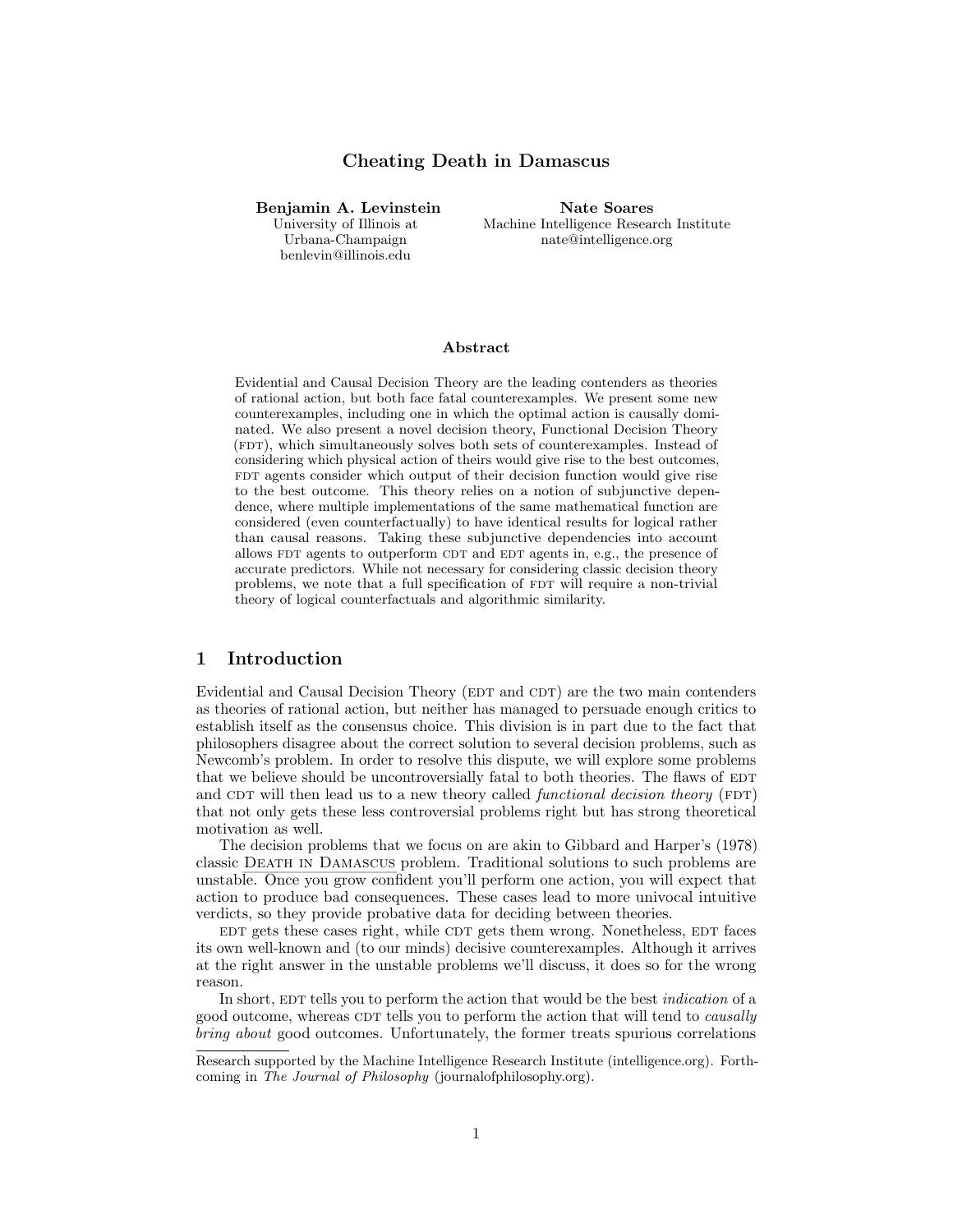as decision-relevant; the latter treats decision-relevant correlations as spurious. FDT is structurally similar to CDT, but it rectifies this mistake by recognizing that logical dependencies are decision-relevant as well.

To get the gist of the differences between the three theories, consider the following problem as illustration:

Twin Prisoner's Dilemma An agent has the option of cooperating with or defecting against her psychological twin, who is in a separate room, faces the same options, and has the same state of knowledge. Both rank the outcomes the same way, where "I defect and she cooperates" > "We both cooperate" > "We both defect" > "I cooperate and she defects." Should the agent defect or cooperate?

cdt reasons that because there's no causal link between the two agents' choices, defecting strictly dominates cooperating. So, it prescribes defection. EDT reasons that defection is strongly correlated with the other agent defecting and that cooperation is correlated with the other agent cooperating. Since it prefers the mutual cooperation outcome to the mutual defection outcome it prescribes cooperation.

The FDT agent reasons as follows: If my decision algorithm were to output defect, then the other agent would output defect too because she's running (a close approximation of) my algorithm. If my algorithm were to output cooperate, then the other agent would choose that as well. The latter results in a better outcome for me, so I cooperate.

More generally, functional decision theorists think of agents as instantiations of a particular decision algorithm (combined with credences and utilities). FDT advises agents to consider what would happen if their decision algorithm were to produce a different output and to choose the output that tends toward the best results. Because functions can be multiply instantiated, all instantiations of that function will counterfactually co-vary (according to the FDT-counterfactuals in the hypothetical scenarios imagined by an FDT agent).

According to CDT, you should only take potential effects that depend *causally* on your action into account, where causation is restricted to the physical dynamics of the universe. Functional decision theory has a different notion of dependence. The output of your own algorithm and the output of your twin's algorithm are subjunctively interdependent. You have control over your algorithm (since you are free either to cooperate or defect) and therefore you also have control over the algorithm that your twin implements (because those are the same algorithm). Thus, the correlation between your action and the twin's is not spurious, and your counterfactual reasoning should take this connection between your action and the twin's action into account.

We claim such reasoning is both natural and leads to a better theory than either CDT or EDT. FDT gets the right answer in unstable problems like DEATH IN DAMASCUS while avoiding the pitfalls of EDT.

Functional decision theory has been developed in many parts through (largely unpublished) dialogue between a number of collaborators. FDT is a generalization of Dai's (2009) "updateless decision theory" and a successor to the "timeless decision theory" of Yudkowsky [\(2010\)](#page-20-0). Related ideas have also been proposed in the past by Spohn [\(2012\)](#page-20-1), Meacham [\(2010\)](#page-20-2), Gauthier [\(1994\)](#page-20-3), and others.

FDT does face new conceptual problems of its own. Most importantly, on any formulation we're aware of, a full specification of FDT requires a notion of nontrivial logical counterfactuals (with logically impossible antecedents) and a notion of similarity between algorithms. We will leave exploration of these topics to future work, since the machinations and verdicts of FDT will be clear in the cases under consideration.

Here's the plan. Section [2](#page-2-0) gives a whirlwind summary of EDT and explains why it fails. Section [3](#page-3-0) describes  $CDT$ , discusses Joyce's  $(2012)$  extension of  $CDT$ to cover unstable cases like [Death in Damascus](#page-4-0), and presents Ahmed's (2014) counterexample. We argue that this counterexample shows that CDT's dependency hypotheses are systematically impoverished. This oversight motivates FDT, which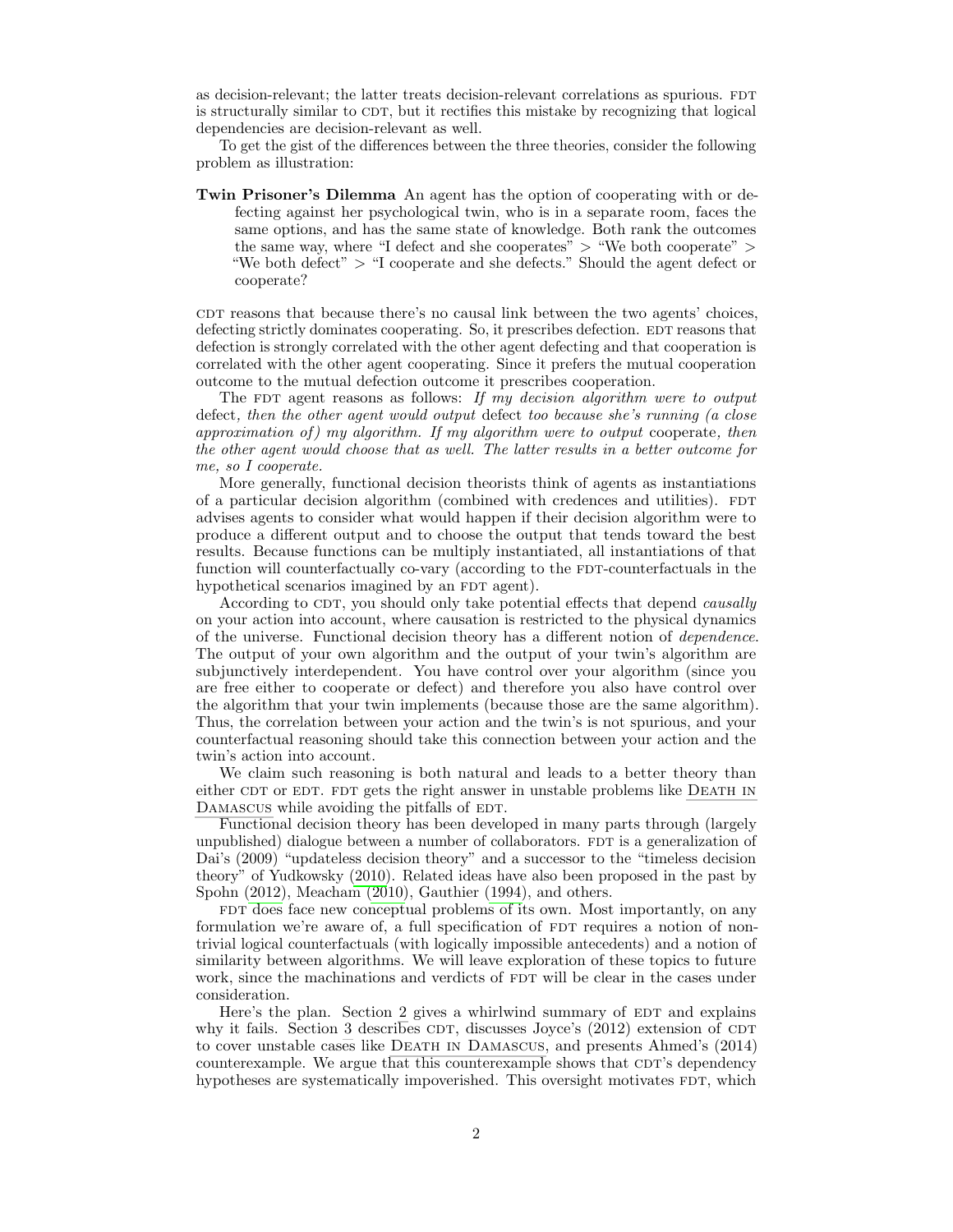we develop in section [4.](#page-8-0) Section [5](#page-13-0) runs through a number of cases that contrast cdt and FDT. Our first case, DEATH ON OLYMPUS, presents an option which FDT rightly recognizes as optimal despite being causally dominated. PSYCHOPATH BUTTON characterizes FDT further. Our final case, MURDER LESION, is an alleged counterexample to FDT. However, we argue that when correctly spelled out, FDT arrives at the right verdict. Section [6](#page-19-0) wraps up.

# <span id="page-2-0"></span>2 Evidential Decision Theory

We begin with a familiar rehearsal of the motivations and machinations behind the two current leading theories of ideal rational action.

According to Evidential Decision Theory, you should perform the action that is the best indicator of good outcomes. That is, EDT tells agents to perform the act that leads to the greatest expected value conditional on performing it.

To spell this view out abstractly, we'll loosely follow Savage's (1972) model of decision making: an agent uses her credences about which *state of the world* is actual to choose between possible actions that lead to better or worse outcomes. With Jeffrey [\(1983\)](#page-20-4), we'll think of both states and actions as propositions: elements of the set  $S = \{s_1, \ldots, s_n\}$  and  $\mathcal{A} = \{a_1, \ldots, a_m\}$  respectively. Jointly, an action a and a state s determine an outcome  $o[a, s] \in \mathcal{O}$ . Outcomes are the objects of intrinsic value, or final ends for the agent. So,  $o_1 = o_2$  only if the agent is indifferent between  $o_1$  and  $o_2$ .

We take for granted that the agent comes equipped with a (probabilistically  $coherent)$  credence function  $P$  that measures her subjective degrees of confidence and a utility function  $u: \mathcal{O} \to \mathbb{R}$  that represents how good or bad she judges each outcome.

According to EDT, agents should perform the action that maximizes

<span id="page-2-1"></span>
$$
U_{\text{EDT}}(a) = \sum_{s \in \mathcal{S}} P(s \mid a) u (o[a, s]) \tag{1}
$$

That is, EDT agents calculate the expected utility of actions by considering their likely consequences on the indicative supposition that the action is performed.

The problem, however, is that equation [\(1\)](#page-2-1) requires agents to take into account every correlation between their actions and the state of the world, even if those  $correlations$  are spurious. As Lewis  $(1981)$  puts it,  $EDT$  endorses "an irrational policy of managing the news" (p. 5). To help illustrate this flaw, consider: $<sup>1</sup>$  $<sup>1</sup>$  $<sup>1</sup>$ </sup>

XOR Blackmail An agent has been alerted to a rumor that her house has a terrible termite infestation, which would cost her \$1,000,000 in damages. She does not know whether this rumor is true. A greedy and accurate predictor with a strong reputation for honesty has learned whether or not it's true, and drafts a letter:

> I know whether or not you have termites, and I have sent you this letter iff exactly one of the following is true: (i) the rumor is false, and you are going to pay me \$1,000 upon receiving this letter; or (ii) the rumor is true, and you will not pay me upon receiving this letter.

The predictor then predicts what the agent would do upon receiving the letter, and sends the agent the letter iff exactly one of (i) or (ii) is true. Thus, the claim made by the letter is true. Assume the agent receives the letter. Should she pay up?

<span id="page-2-2"></span><sup>1.</sup> We use this case due to Soares and Fallenstein [\(2015\)](#page-20-6) instead of the more familiar Smoking Lesion from Skyrms [\(1980\)](#page-20-7) for two reasons. First, the smoking lesion problem requires the agent to be uncertain about their own desires. Second, the present case is immune to the so-called "tickle defense" (Eells [1984\)](#page-20-8).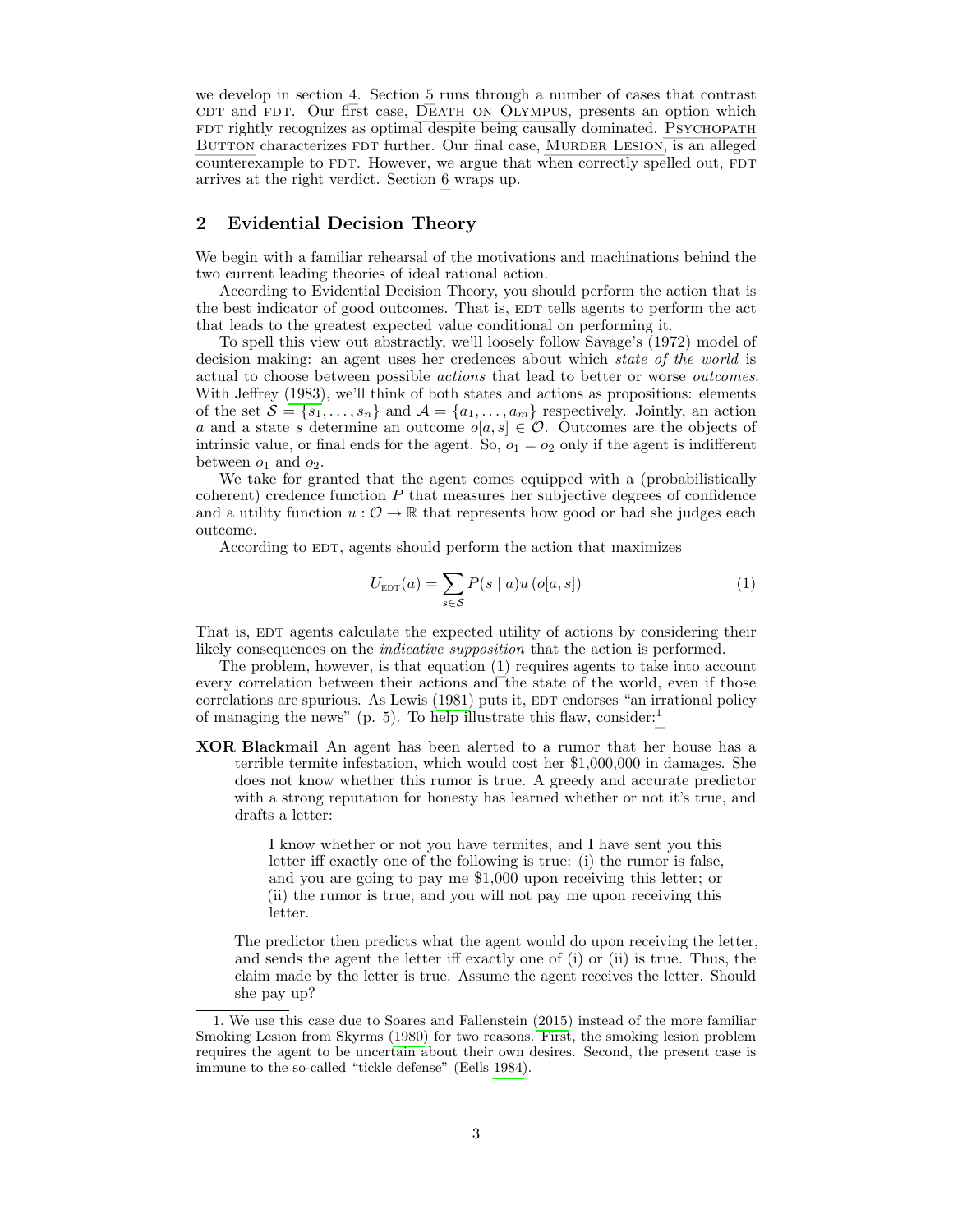What she does now will not affect whether she has termites or not and will in no way improve her situation. While paying the blackmail is a good indication that there are not termites, this correlation between her action and the state of the world is spurious. How frequently people end up with termite infestations does not change regardless of their willingness to pay blackmailers of this kind. (Some readers may feel a temptation to pay the blackmailer anyway, which we hope will fade after reading FDT's approach to the problem in Section [4.3.](#page-11-0))

# <span id="page-3-0"></span>3 Causal Decision Theory

Although EDT still has a number of adherents, we think cases like XOR BLACKMAIL show it is fatally flawed. Rational action requires trying to bring about good outcomes. What matters is how the world depends upon your actions. Instead of asking what is likely the case given that you perform a, you should ask how the world would change were you to perform a.

Accordingly, Causal Decision Theory does not think every correlation between act and state is relevant to decision making, unlike EDT. Instead, it directs agents to consider only the potential causal consequences of their actions. Not paying the blackmail is strong evidence that your house is infested, but paying would not cause a better outcome because paying the blackmailer will not actually bring about a lower chance of an infestation. In fact, paying is sure to cause a worse outcome regardless of whether or not there's an infestation. Thus, you should not pay.

One natural way to spell out CDT is to invoke the notion of *dependency hy*potheses (Joyce [1999;](#page-20-9) Lewis [1981\)](#page-20-5). A dependency hypothesis is a conjunction of counterfactuals of the form  $\bigwedge_{a \in A} a \mapsto s$ , where s is a state of the world. I.e., a dependency hypothesis takes a stand on which state of the world would result from any action. The counterfactual conditional  $\Box \rightarrow$  is interpreted causally: if I were to perform a, s would occur.

CDT Agents form credences over competing dependency hypotheses, which they use to guide their decisions.  $P(a \rightharpoonup s)$  is greater than, equal to, or less than  $P(s)$  exactly in the cases where the agent judges a to causally promote, be causally independent of, or causally inhibit bringing about state  $s$ . According to CDT, these counterfactuals encode how the state of the world (and the outcome) are seen by the agent to depend on her actions.

In turn, we can define causal expected utility as:

$$
U_{\text{CDT}_1}(a) = \sum_{s \in \mathcal{S}} P(a \sqcup s) u(o[a, s])
$$

Given a probability function that is defined over a set of dependency hypotheses, CDT tells agents to maximize causal expected utility. In contrast to EDT, this equation weights the utility of an outcome (a state-action pair) by the probability of the state on the subjunctive supposition that the action is performed.

While there are a number of different versions of CDT and ways of understanding  $\Box \rightarrow$ , these differences will not matter to us. For expositional purposes, however, it will be useful to identify  $P(a \rightharpoonup s)$  with  $P(s | \text{do}(A \text{CT} = a))$  in accord with Judea Pearl's (1996; 2009) do-calculus. In this version, an agent is equipped with both a probability function  $P$  and a directed graph  $G$ . The nodes of  $G$  represent variables potentially relevant to the outcome, and the edges describe potential directions of causal influence.<sup>[2](#page-3-1)</sup>

 $P(\cdot | \text{do}(\text{VAR} = val))$  is P modified so that all variables causally downstream (according to  $G$ ) of VAR, including VAR itself, are updated to reflect the intervention setting VAR equal to *val*, and the other variables are left unchanged. To calculate expected utility, CDT agents intervene on the ACT variable and use  $P(\cdot | \text{do}(ACT =$  $a)$ ) to calculate the expected value of an action a. So, our official equation for CDT's

<span id="page-3-1"></span><sup>2.</sup> More generally: a probability distribution over possible graphs. See  $fn$ . [3.](#page-4-1)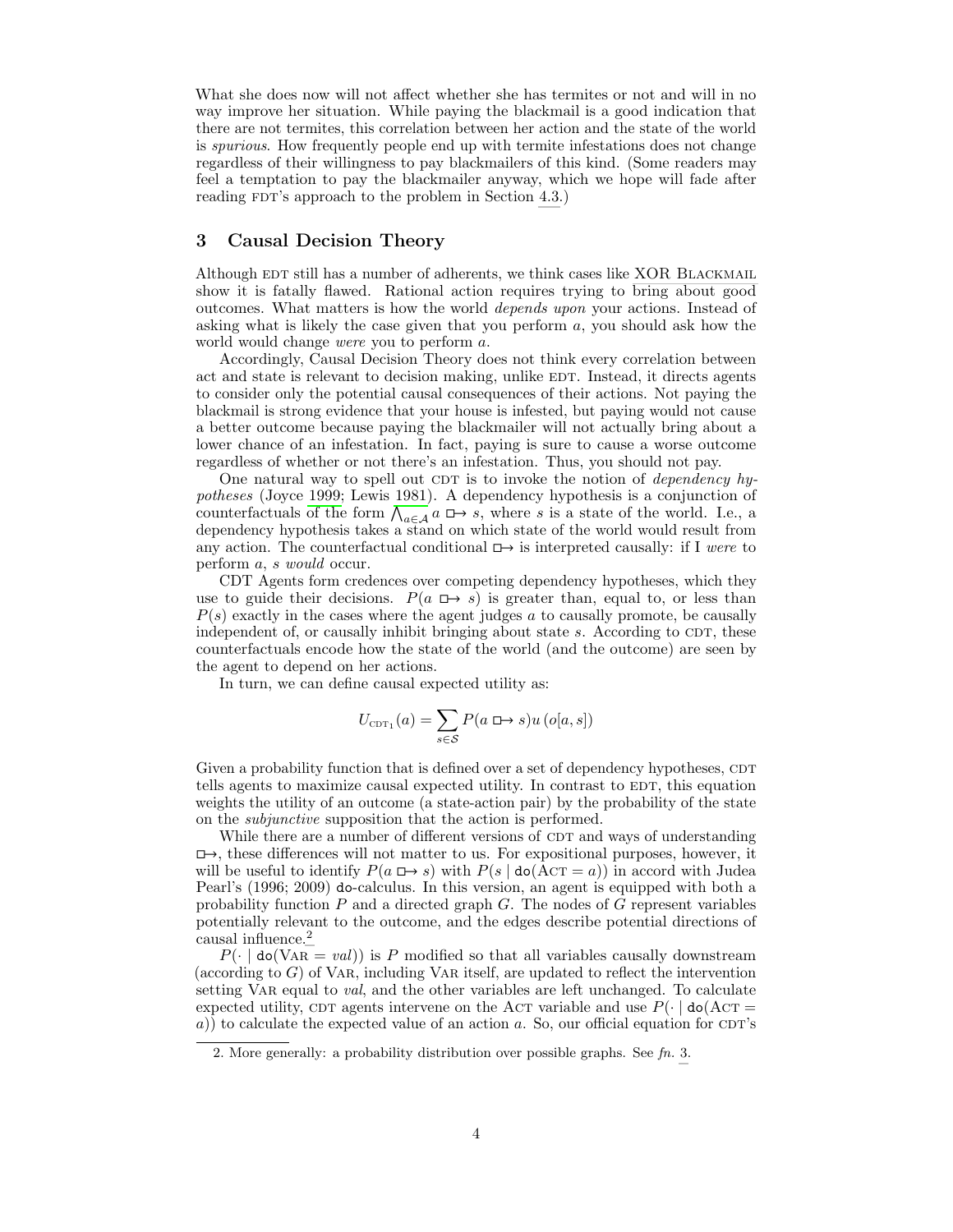expected utility formula is:<sup>[3](#page-4-1)</sup>

<span id="page-4-3"></span>
$$
U_{\text{CDT}}(a) = \sum_{s \in \mathcal{S}} P(s \mid \text{do}(\text{ACT} = a)) u(o[a, s]) \tag{2}
$$

For example, in figure [1,](#page-4-2) whether there's an infestation affects whether the predictor sends the letter, which also affects the agent's decision to pay. Together, the agent's decision and whether there's an infestation determine her payoff. To calculate the value of paying, the agent uses  $P(\cdot | \text{do}(A \text{CT} = \text{pay}))$ . Since the Predictor variable is upstream of Act, P(infestation  $\phi$  do(Act =  $\neg$ pay)) = P(infestation  $\phi$  do(Act = pay)) = P(infestation), even though P(infestation  $|$  pay)  $\lt P$ (infestation  $|$   $\neg$ pay). This makes sense. If the agent were to refuse to pay, she would not change whether there's an infestation or not. The correlation between not paying and the lack of an infestation is thereby counterfactually broken and correctly diagnosed as spurious.

<span id="page-4-2"></span>

Figure 1: A causal graph for CDT agents facing XOR BLACKMAIL. The agent intervenes on the Act variable, setting it either to pay or do not pay. Infestation is either 'yes' or 'no', and Predictor is either send or do not send depending on whether there's an infestation and on the agent's predisposition. Whether there's an infestation and whether  $ACT$  is pay or not determines the agent's payoffs, represented by the  $V$ -node.

### <span id="page-4-0"></span>3.1 CDT and Instability

To complete the discussion of Causal Decision Theory, we'll now consider a new kind of case that appears unstable for CDT. First, we'll discuss how one leading version of cdtr might handle such cases and argue that it is doomed to get the wrong answer. We'll then use the reasons for this failure—namely, that CDT has an impoverished conception of dependence—as motivation for FDT. After presenting FDT, we provide a more general counterexample ([Death on Olympus](#page-13-1)) to any standard version of CDT.

We'll begin with an asymmetric variant of a problem originally discussed by Gibbard and Harper [\(1978\)](#page-20-10):

Death in Damascus You are currently in Damascus. DEATH knocks on your door and tells you I am coming for you tomorrow. You value your life at

$$
U_{\text{CDT}}(a) = \sum_{i} \sum_{s \in \mathcal{S}} P(G_i) P(s \mid \text{do}_i(\text{ACT} = a)) u(o[a, s])
$$

where  $G_i$  is a graph, and  $\mathbf{d} \mathbf{o}_i$  is the do-operator for  $G_i$ . Because the structure of the graph is known for all cases in this paper, we avoid this added complexity in the main presentation.

<span id="page-4-1"></span><sup>3.</sup> Equation [\(2\)](#page-4-3) is not sufficiently general because the agent may be uncertain which causal graph represents her decision problem. So, CDT in its general form requires credences over not just states and actions, but also over graphs. We will use  $P$  as the joint distribution over all three, which we marginalize out as necessary. Therefore, the generalized equation for our version of CDT is: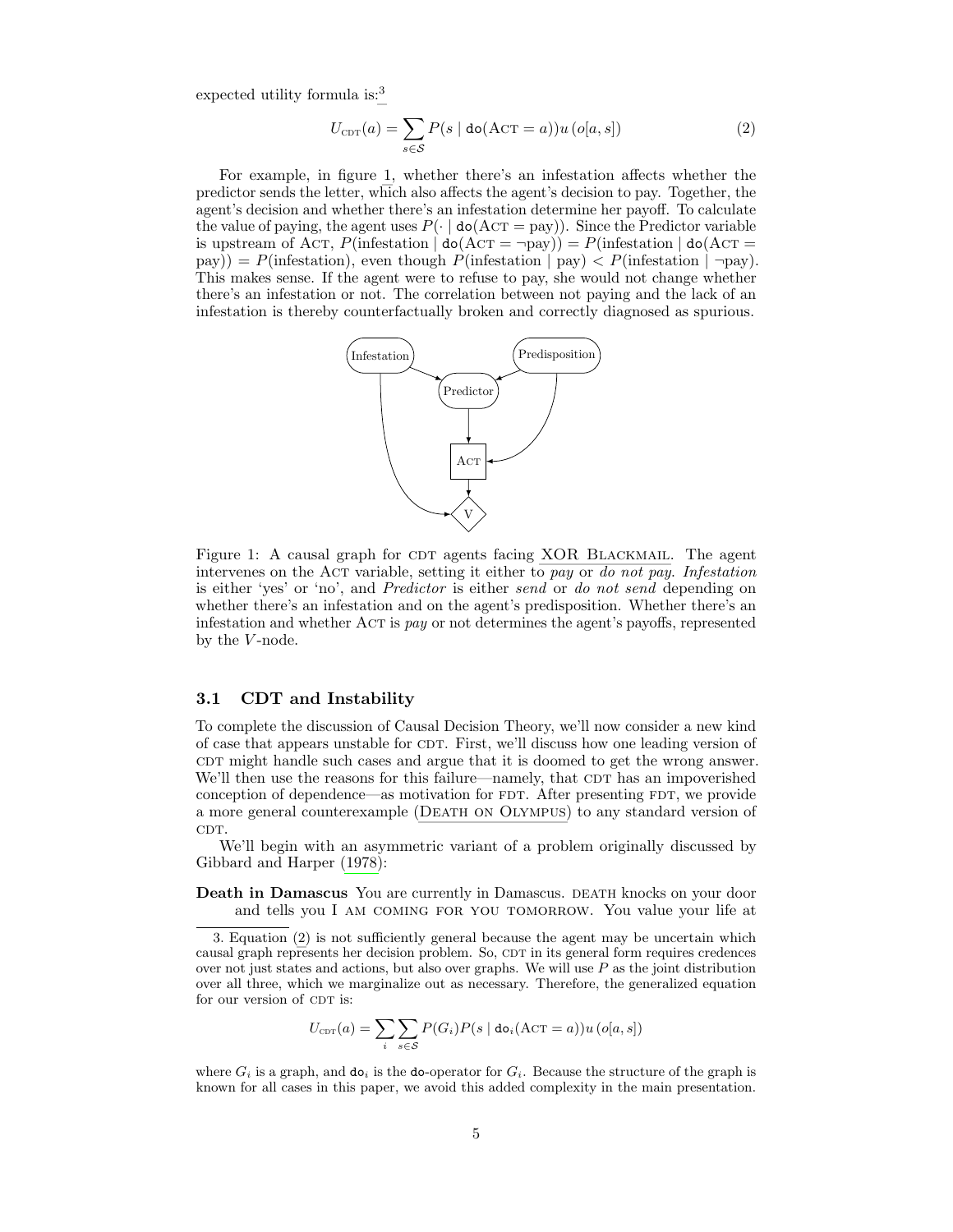<span id="page-5-1"></span>\$1,000 and would like to escape DEATH. You have the option of staying in Damascus or paying \$1 to flee to Aleppo. If you and DEATH are in the same city tomorrow, you die. Otherwise, you will survive. Although DEATH tells you today that you will meet tomorrow, he made his prediction of whether you'll stay or flee yesterday and must stick to his prediction no matter what. Unfortunately for you, DEATH is a perfect predictor of your actions. All of this information is known to you.



Figure 2: A causal graph for CDT agents facing DEATH IN DAMASCUS, RANDOM COIN, and DEATH ON OLYMPUS. In the first two cases, the agent can set ACT to either *stay* or *flee* and has the additional option of *randomize* in the second case. In DEATH ON OLYMPUS, the agent can stay in Damascus, flee to Aleppo, or *climb* Olympus. The DEATH variable is either  $Damascus$  or  $Aleppo$  in the first two cases, and possibly Olympus in the third.

First, note that because DEATH has privately made his decision of where to go before speaking to you, your decision of whether to stay in Damascus or flee to Aleppo is causally independent of DEATH's decision. That is, DEATH's decision of where to go does not causally affect your decision, and your decision does not causally affect DEATH's decision.

However, your decision is strong evidence for what the causal structure of the world is. Recall, CDT requires you to consider credences about what *would* happen if you were to perform an action, i.e., credences of the form  $P(s | \text{do}(a))$ . In the cases we've discussed,  $P(a)$  does not affect the value of  $P(s | \text{do}(a))$ . In this case, it does, because DEATH is a perfect predictor. $4$ 

More explicitly, let  $S$  and  $F$  refer to the actions of staying in Damascus and fleeing to Aleppo, and let  $D$  and  $A$  denote the propositions that DEATH is in Damascus and that DEATH is in Aleppo. Suppose you're sure you'll stay in Damascus. That is,  $P(S) = 1$ . You're then sure that that DEATH will be in Damascus tomorrow. But, because your choice is causally independent of DEATH's location (i.e., DEATH's location is neither upstream nor downstream of your choice on your causal graph),  $P(D \mid \text{do}(S)) = P(D \mid \text{do}(F)) = P(D) = 1$ . In this case, fleeing to Aleppo brings you more causal expected utility because you think that fleeing to Aleppo would cause you to live. However, if you're sure you'll go to Aleppo, then your opinions about the causal consequences of your actions are different. In that circumstance, staying in Damascus brings you more causal expected utility.

As we see, the problem in scenarios like DEATH IN DAMASCUS is that the agent cannot be certain of what she'll do before she decides, on pain of irrationality. If she's

<span id="page-5-0"></span><sup>4.</sup> Some readers may object to the stipulation that DEATH is a *perfect* predictor. This is inessential and merely simplifies the discussion. For our purposes, little is lost if DEATH is a nearly perfect predictor instead.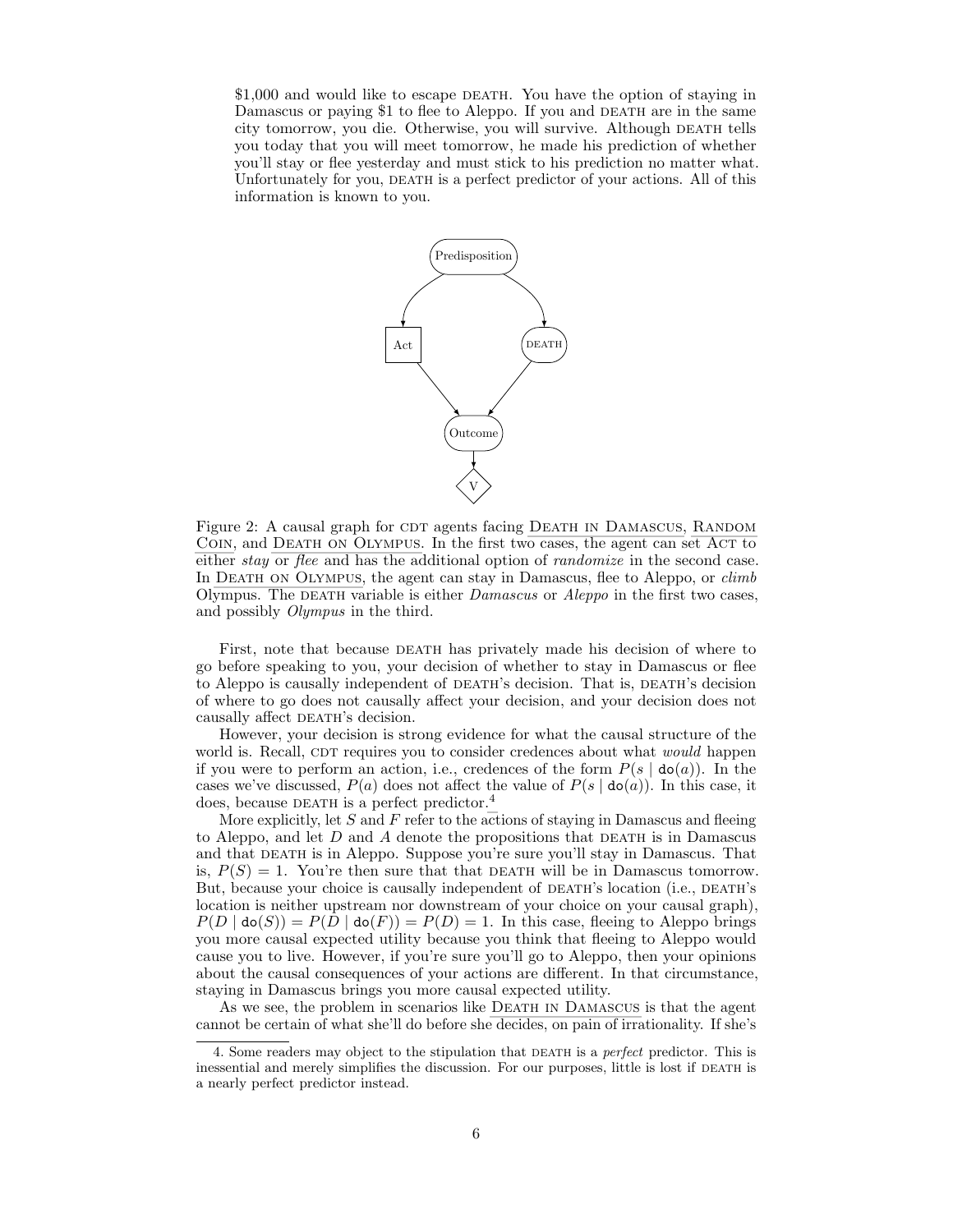sure she'll go to Aleppo, then either she as a matter of fact remains in Damascus despite her certainty, or she performs an action that violates the injunction to maximize expected causal utility.[5](#page-6-0)

Now, there is a bit of disagreement about what CDT recommends in cases such as these. One option is to say that CDT fails to render a verdict at all. This route is certainly unattractive, as it prevents CDT from being a general theory of rational action, so we won't consider it further.

Recently, Arntzenius [\(2008\)](#page-19-1) and Joyce [\(2012\)](#page-20-11) have presented solutions, both of which rely primarily on the model of rational deliberation developed in Skyrms [\(1990\)](#page-20-12). The differences between Arntzenius's and Joyce's views will not matter much for us, so we'll primarily focus on Joyce's view.

According to Joyce, because the agent cannot know ex ante what she'll do, she must initially have non-extremal credences over her actions. To make matters concrete, let  $P_0$  be her initial credence function, and suppose  $P_0(S) = .9$  and  $P_0(F) = .1$ . If she uses this credence function to make her decision, she assigns fleeing higher expected utility than remaining. To be precise:  $U_0(S) = 100$  and  $U_0(F) = 899.$ 

It's tempting here to conclude that CDT requires her to flee, but that verdict is premature. Although she initially evaluates  $F$  as a more favorable action than  $S$ , this very evaluation is important information for a number of reasons:

- 1. The agent regards herself as rational, i.e., as a causal expected utility maximizer. However  $P_0$  assigns lower credence to F than to S even though she currently evaluates  $F$  as a better option than  $S$ . Surely, this should lead her to *raise* her credence in F and lower it in S.
- 2. Given (1), the fact that she regards  $F$  as more attractive than  $S$  is evidence about death's location. Once she raises her credence that she will go to Aleppo, she should become more confident that DEATH is in Aleppo as well.

So,  $P_0(\cdot | U_0) \neq P_0$ .<sup>[6](#page-6-1)</sup> Thus,  $P_0$  did not take into account all freely available information—*viz.*, the value of  $U_0$ . So, the agent should not use  $P_0$  to guide her final action. Instead, she should revise her credence to  $P_1(\cdot) = P_0(\cdot | U_0)$  and re-evaluate her options. Of course, it might be that  $P_1(\cdot | U_1) \neq P_1$ , in which case she should iterate this process.

It's a subtle matter how exactly she should update on her own utility calculations, but the important requirements are just that she grows more confident she'll perform attractive options, and that she does not instantly become certain she'll perform such options.

Eventually, if she updates in the right way, this iterative process will terminate in an equilibrium state  $P_e$ , such that  $P_e = P_{e+1} = P_e(\cdot | U_e)$ . In this case, equilibrium occurs when the agent is indifferent between fleeing and remaining, where:

- $P_e(S) = .5005$
- $P_e(F) = .4995$

At this point, the agent has taken into account all freely available, causally relevant information, so  $P_e$  is her credence function at the end of deliberation. Strictly speaking  $P_e$  only tells her what she *believes* she'll do at the end of deliberation. There remains the further question of what she actually should do.

CDTers disagree about this question, and Joyce says that she is permitted either to go to Aleppo or stay in Damascus. Arntzenius thinks that CDT only ultimately tells you about what you should believe and is silent on which actions are rational. This latter position strikes us as unattractive, since we want decision theory to guide our actions, not just to tell us what we should think.

<span id="page-6-0"></span><sup>5.</sup> The former option is at the very least uncomfortable for the CDT theorist. Decision theory should lead to verdicts about what to do at the end of rational deliberation. If the verdict is different from what the agent actually should do, then that is the fault of the underlying decision theory.

<span id="page-6-1"></span><sup>6.</sup> We use the notation  $P_0(\cdot | U_0)$  to refer to  $P_0$  conditioned on the value of  $U_0$ .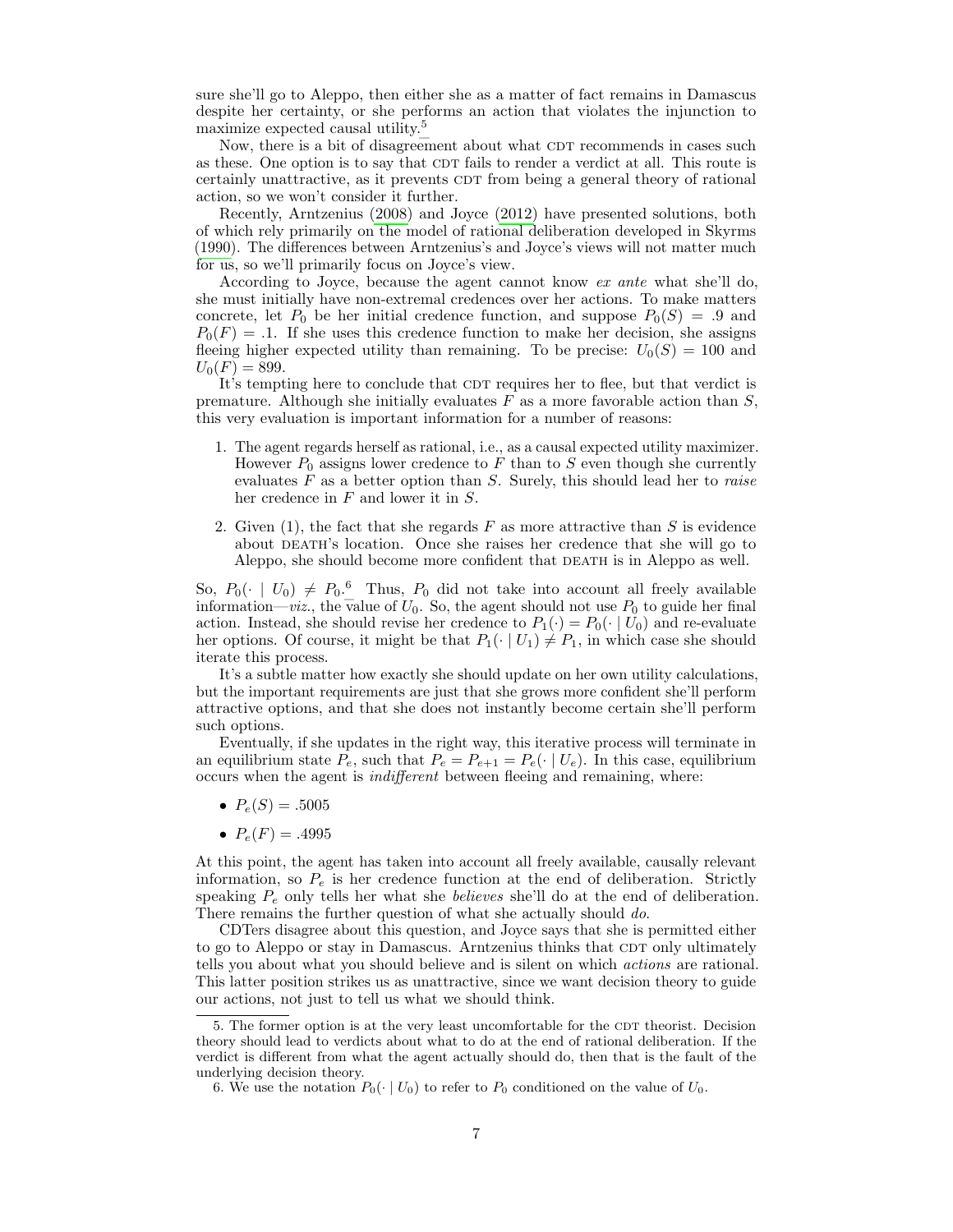For the sake of generality, we'll now assume the agent has not only the pure actions of staying in Damascus and fleeing to Aleppo, but also has a certain type of mixed action available to her as well. She can, if she wishes, flip a mental coin (or use some randomization process) of any bias and let the outcome of that coin flip determine what she ends up doing. Given such an expanded action space, she'll most want to flip a coin with biases matching the equilibrium credences over the act space.[7](#page-7-1) So, in this case, she will flip a coin that she has credence .5005 will land heads and will stay in Damascus only when it does.

However, in keeping with the set-up of the case and unlike in standard treatment of mixed acts in decision-theory, we assume any mental randomization she performs is still *predictable from DEATH's perspective*. If it weren't, then DEATH could not be a perfect or nearly perfect predictor, which is the entire motivation for the original case. The coin, then, is not truly random, but has no detectable pattern from the agent's perspective beyond the frequency with which it lands heads or tails. Moreover, the agent is aware that the outcome of the coinflip is predictable to DEATH. We'll call such a coin pseudo-random.

So, CDT agents remain in Damascus just over half the time, and they flee to Aleppo just under half the time. In each case, they end up dead.[8](#page-7-2)

### <span id="page-7-0"></span>3.2 Random Coin

Although Joyce's solution in this initial case seems natural, it does lead to an odd verdict. You will sometimes end up paying money to flee to Aleppo even though  $you're sure to die there. It's true, if we use CDT counterfactuals, that when you stay.$ in Damascus, you would have lived if you had fled. And it's true that when you flee, you would have lived if you had stayed. However, as a matter of fact you will always die, and you know that you will always die. The CDT counterfactual provides cold comfort regardless of where you end up. Why pay \$1 when you do not have to?

We can bring out the central problem with this solution with a case due to Ahmed [\(2014\)](#page-19-2):

Random Coin As before, DEATH tells you I AM COMING FOR YOU TOMORROW, and you die only if you end up in the same city. As before, DEATH has made his prediction long ago, and he cannot change it at this point. You now have the option of staying in Damascus or fleeing (for free) to Aleppo. This time, however, you run into Rhinehart, who offers to sell you a truly indeterministic coin for \$1 that lands heads with probability .5. Although DEATH can predict whether you will buy the coin, he cannot do better than chance at predicting how the coin lands. On the other hand, if you do not buy the coin, DEATH is a perfect predictor of where you'll end up.

It seems clear that you really should buy the coin. If you do not, you will die with certainty. If you do, you have a 50% chance of survival. By making yourself unpredictable to DEATH even after DEATH has made his irrevocable prediction, you end up better off.

However, CDT—at least on the versions currently under discussion—advises you not to pay. To see why, note that, structurally, the causal graph here is the same as in Figure [2.](#page-5-1) The only difference is that in this variant, you have a new potential action: Pay \$1 for a truly random coin.

Buying the coin is causally independent of DEATH's location. If DEATH is in Aleppo, the coin will not affect that, and the same goes for Damascus. With or without the coin, you are free to go to either place, and where you go does not

<span id="page-7-1"></span><sup>7.</sup> To see why, imagine she flipped a coin she has credence .6 will land heads and decides to stay in Damascus when and only when it does. She'd then have credence .6 she'd end up in Damascus instead of retaining her equilibrium credence of .5005. So, after adopting credence .6 in staying, she'd view staying as more attractive.

<span id="page-7-2"></span><sup>8.</sup> If we restrict our attention to the case in which the agent can't perform mixed acts, then CDT will still allow agents to pay to go to Aleppo. Our case DEATH ON OLYMPUS below will serve as a counterexample to CDT regardless of whether the action space is pure or mixed.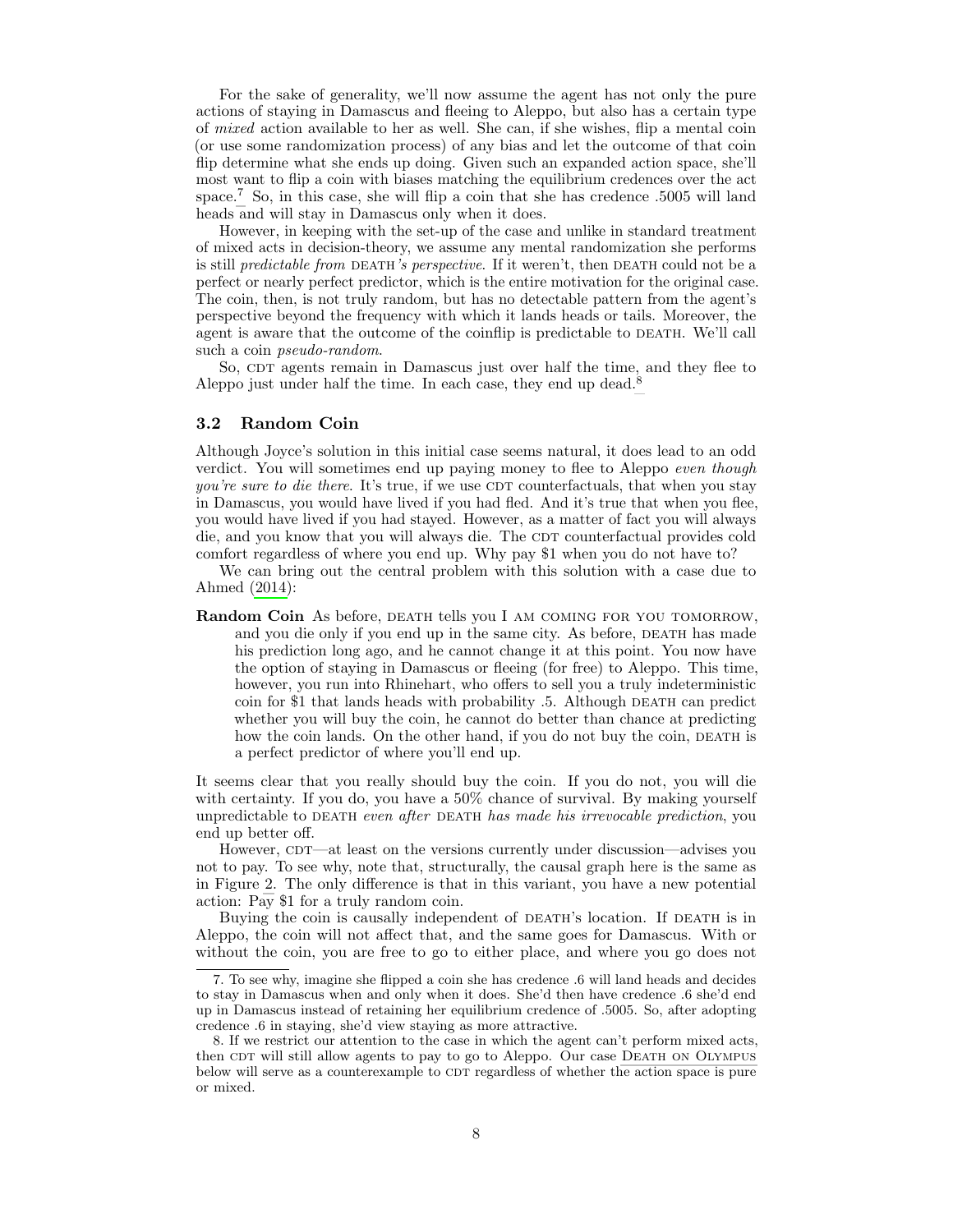causally affect where DEATH is. So, buying the coin costs a dollar, and it does not causally bring about a better world.

More explicitly, we can calculate the value of your options of staying and fleeing  $(S \text{ and } F)$  as follows:

$$
U(S) = P(D \mid \text{do}(S))u(S, D) + P(A \mid \text{do}(S))u(S, A)
$$
  

$$
U(F) = P(D \mid \text{do}(F))u(F, D) + P(A \mid \text{do}(F))u(F, A)
$$

Again,  $D(A)$  refers to DEATH ending up in Damascus (Aleppo). Whether you're in equilibrium or not, one of these options always has expected utility of at least 500, since staying and fleeing themselves cost nothing.

Randomizing has a 50% chance of resulting in fleeing and a 50% chance of resulting in staying, but is sure to cost \$1. So,

$$
U(R) = P(D | \text{do}(R))[:5(u(S, D) + u(F, D)) - 1]
$$
  
+ P(A | \text{do}(R))[:5(u(S, A) + u(F, A)) - 1]  
= 499

Something must have gone wrong here. Regardless of any theoretical precommitments, we have a hard time believing even trenchant defenders of CDT would not buy the coin if they found themselves in this situation.<sup>[9](#page-8-1)</sup>

And the reason to buy a coin seems deeper than mere correlation. Although DEATH already made his choice before you, it seems that your choice and DEATH's choice are importantly and counterfactually linked. Because DEATH knows your mind so well, if you were to choose Aleppo (without the benefit of a truly random coin), he would have chosen it too. Buying the coin allows you to make yourself opaque to death even though your choice comes after death's choice. The upshot here is that CDT is blind to some features of the world that depend on your action.

# <span id="page-8-0"></span>4 Functional Decision Theory

EDT gets cases like RANDOM COIN right. After all, flipping the random coin is correlated with escaping DEATH and gaining more utility than not flipping the coin. However, this is only because flipping and survival are correlated in some way. As we've seen, EDT does not have the apparatus to distinguish between spurious and non-spurious correlations and thereby gets a number of other cases wrong, including [XOR Blackmail](#page-2-1).

The lesson from RANDOM COIN is that CDT is too parsimonious in what it counts as a non-spurious correlation. In this case, the correlation between DEATH's choice and yours if you do not buy the coin is intuitively robust. If you had not bought the coin and had gone to Aleppo, DEATH certainly would have met you there, at least on a very natural counterfactual.

Because death knows how (or at least bases his decisions on how) you make your decisions, his choice and your choice—barring randomness—are non-spuriously correlated. This is the primary motivation behind functional decision theory. Functional decision theory agrees with CDT that not every correlation between action and state should be decision-relevant. Instead, what matters is counterfactual correlation based on what *depends* on your actions. However, according to FDT, CDT has the wrong view of what should count as a legitimate dependency hypothesis.

In brief, FDT suggests that you should think of yourself as instantiating some decision algorithm. Given certain inputs, that algorithm will output some action. Because algorithms are multiply realizable, however, there can be other instantiations of this same (or a very similar) algorithm, and, more generally, the state of the world can non-causally depend on what your decision algorithm does. Your decision

<span id="page-8-1"></span><sup>9.</sup> Although this case is a counterexample to the Joyce and Arntzenius versions of  $CDT$ , we do not rule out the possibility that an alternative version would recommend buying the random coin in this case. Our case below—[Death on Olympus](#page-13-1)—is a more general counterexample.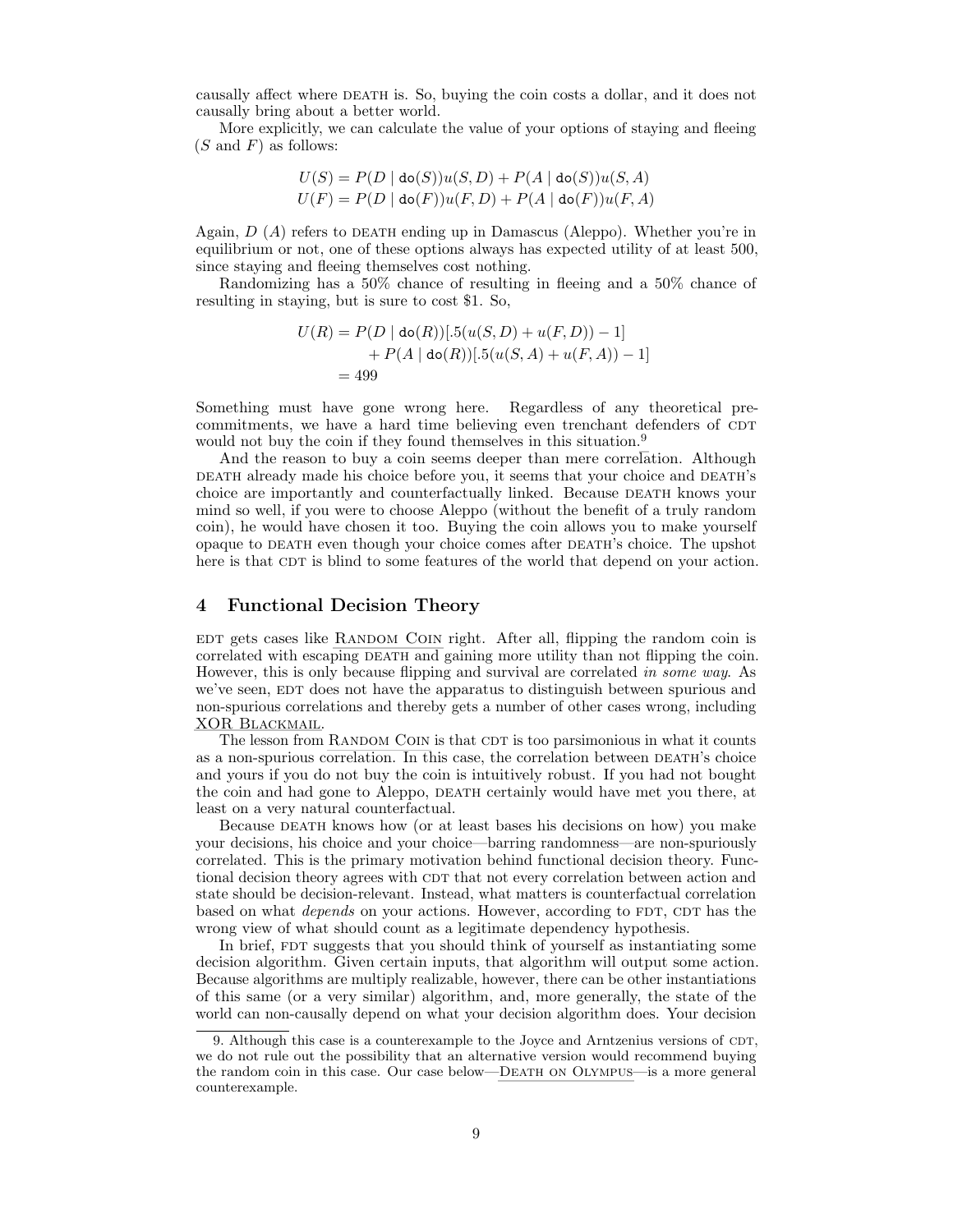procedure is not local to your own mind, and rationality requires taking this fact into account.[10](#page-9-0)

One thing we know about mathematical functions is that different instances of the same function do not behave differently on the same input. For example, if you are playing a Prisoner's Dilemma against your psychological twin, you know that you both run the same decision procedure. If your decision procedure were to output defect, then your twin's would as well, given that she's computing the same procedure.[11](#page-9-1)

One way to spell out the details of RANDOM COIN is in similar terms: Simply stipulate that DEATH runs (as a subroutine) a copy or near copy of whatever procedure you use to decide whether to stay, flee, or randomize. In this way, you can know that whatever your procedure outputs, DEATH's will output the same.

Of course, given the explicit set up of the case, death is not necessarily running a "copy" of you in his head in order to make his prediction. However, regardless of the means he employs, if he's reliable, then his decision will depend on the output of your decision algorithm. For instance, death may simply have an appointment book that either lists your location on any given day or says you will randomize. In this case, DEATH doesn't personally know the ins and outs of your algorithm, but simply looks up what you'll do. According to the FDT counterfactuals developed below, however, if you think the appointment book is a reliable predictor of where you'll be, then what the appointment book itself says depends, in your view, on how your decision procedure behaves. The reason it says "Damascus" is that your decision procedure outputs *stay*. So, since you are free to choose between staying, fleeing, and randomizing, where DEATH ends up depends on your *choice* even though his location is causally independent of your decision as a matter of physical fact.

FDT agents consider only what depends on their decision, but they imagine intervening not on the action directly (as CDT does) but on the algorithm that determines their action. That is, they imagine what would happen differently if they were to come to different verdicts at the end of deliberation.<sup>[12](#page-9-2)</sup>

Let's consider a second example to get a better sense of how this works. Consider figure [3.](#page-11-1) In [Death in Damascus](#page-4-0), the output of the agent's decision algorithm determines both her action (S or F), and DEATH's location. If she sets her algorithm to output  $F$ , then that changes DEATH's location to Aleppo and results in her fleeing (in the counterfactual world that the agent imagines). Thus, according to that counterfactual, if she fled to Aleppo, she would both die and lose \$1. On the other hand, if she sets her algorithm to output  $S$ , then she stays and DEATH ends up in Damascus. According to that counterfactual, if she stayed in Damascus she would die but not lose any money. Since outputting S results in a better outcome, she stays.

Somehow or other the predictions of reliably good predictors depend on the output of your decision function. You are still free to choose between all the actions in the act-space, but because of this mathematical relationship between you and the predictor, her prediction depends on what you decide to do even in the absence of any causal connection between you. Indeed, the prediction could have already taken place before you made your decision or before you were even born. Subjunctive dependence is, in this case, not time sensitive.

#### 4.1 Subjunctive Dependency and Logical Counterfactuals

Formally, then, FDT requires agents to have a probability and utility function along with a set of dependency hypotheses. This time, the hypotheses are of the form

$$
\bigwedge_{a \in \mathcal{A}} \texttt{MyAlgorithm}(\textbf{input}) = a \boxminus s
$$

<span id="page-9-1"></span><span id="page-9-0"></span><sup>10.</sup> We borrow this phrasing from Andrew Critch.

<sup>11.</sup> We assume the procedure is deterministic here for simplicity.

<span id="page-9-2"></span><sup>12.</sup> To be clear, like CDT and EDT, FDT tells the agent which  $actions$  to perform, not which algorithm to have. It arrives at the recommendation, however, by considering potential interventions on the agent's algorithm.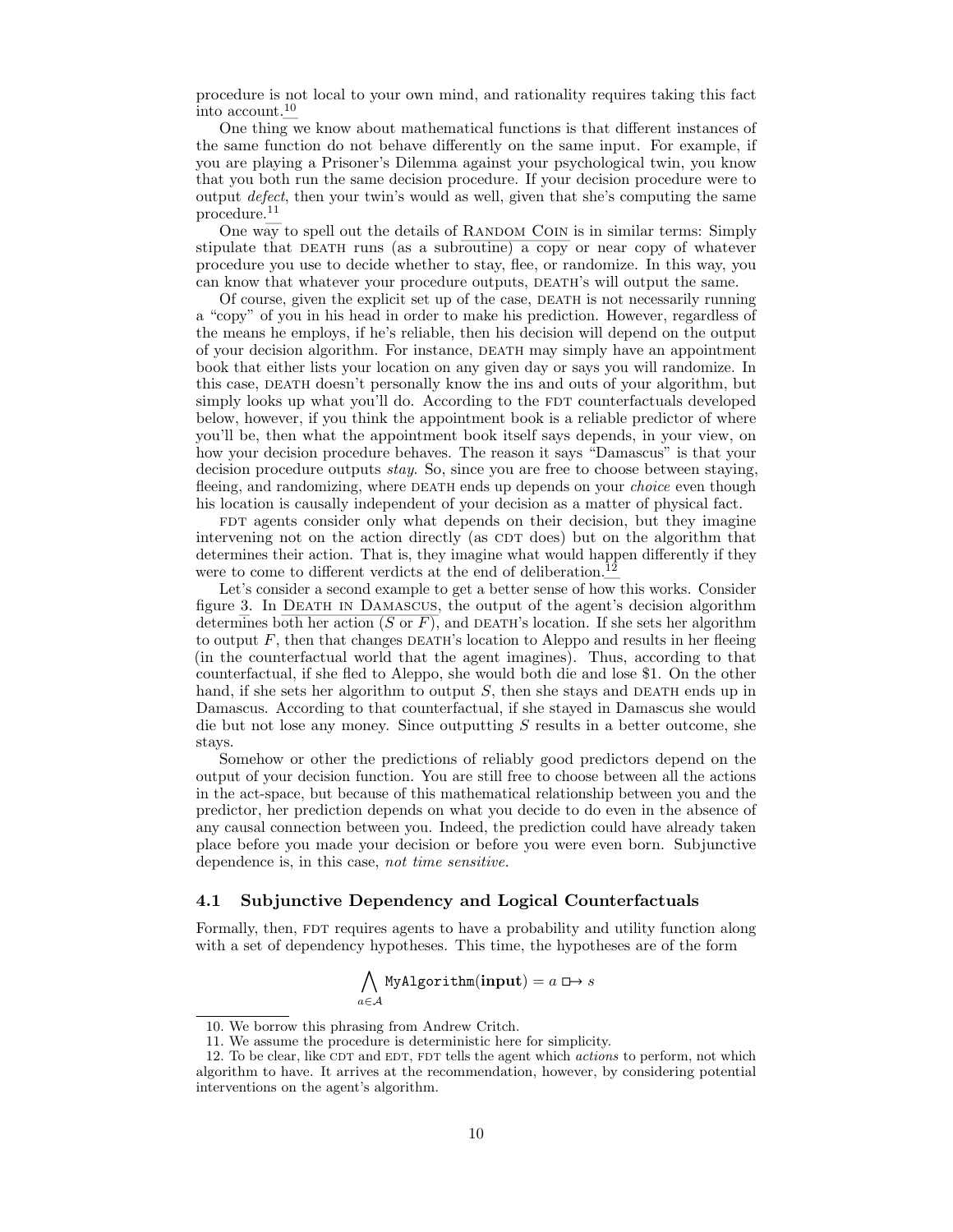where MyAlgorithm is the agent's decision algorithm, s is some state of the world, and input is a vector of inputs. The input vector contains parameters that may affect the agent's decision, such as her probability function, utility function, observations, and so on.

In other words, the agent's dependency hypotheses are conjunctions of counterfactuals about what would happen if her decision algorithm on a given input were to output a particular action. Because other agents may have the same algorithm, in the hypothetical scenario where her algorithm outputs  $a$  on input  $x$ , theirs does too. More broadly, the state of the world can non-causally depend on the output of the agent's algorithm according to FDT's dependency hypotheses.

One worry is that this notion of dependence seems to involve counter-logicals, i.e., questions about what would be the case if a particular function were to produce a different output.<sup>[13](#page-10-0)</sup> This worry is correct. On the best specification of  $FDT$  that we know of, counter-logicals or counterpossibles as discussed in Bennett [\(1974\)](#page-19-3), Cohen [\(1990\)](#page-20-13), and Bjerring [\(2013\)](#page-19-4) are required. Indeed, we also need a notion of functional similarity between distinct but related algorithms. If the predictor is running, say, a decent but imperfect approximation of you, then the output of your algorithm and hers should still counterfactually covary.

Unfortunately for us, there is as yet no full theory of counterlogicals or functional similarity, and for FDT to be successful, a more worked out theory is necessary, unless some other specification is forthcoming. Nonetheless, exactly how these counterlogicals work is a topic for another discussion. On all the problems we consider in this paper, it's clear what the dependency hypotheses should be for FDT agents. The most important consideration is that whatever the right theory of logical counterfactuals, multiple instances of the same function move in subjunctive lock-step: if one copy were to output  $a$  on input  $t$ , then the others would as well.

## 4.2 FDT's Notion of Expected Utility

Aside from the difference in dependency hypotheses, FDT is structurally very much like  $CDT<sup>14</sup>$  $CDT<sup>14</sup>$  $CDT<sup>14</sup>$  The primary difference is that, instead of advising agents to consider the causal consequences of what would happen if their limbs were to move differently, it instead advises them to consider the consequences of what would happen if their algorithm were to arrive at a different verdict at the end of rational deliberation.

To home in on such a notion, we first consider:

$$
U_{\mathrm{FDT}_1}(a) = \sum_{s \in \mathcal{S}} P(\texttt{MyAlgorithm}(\mathbf{t}) = a \boxminus s) u(o[a,s])
$$

The counterfactual arrow here  $\Box \rightarrow$  is now not meant to indicate physical (CDT-style) counterfactuals, but instead to indicate the counterfactual based on her logical dependency hypotheses discussed in the previous section. The t, as before, is a vector of inputs fed into MyAlgorithm.

For the sake of specificity, we'll primarily be interested in agents who themselves follow algorithms that comply with FDT's recommendations. Such algorithms take as input a probability function, a causal graph that encodes the agent's views on subjunctive dependence, the agent's utility function, and the set of the agent's observations. Because the latter two parameters will be specified in each decision problem we discuss below, we'll focus on the first two parameters: the probability function P and the graph G. (Here, G is similar to the causal graphs we have already seen, except it also captures logical influence as in figure [3.](#page-11-1))

Because the agent we're interested in follows FDT's recommendations, we use  $FDT(P,G)$  as a variable indicating the agent's algorithm when fed a full set of

<span id="page-10-0"></span><sup>13.</sup> For more on why counterlogicals appear to be necessary for a full specification of FDT, see Yudkowsky and Soares [2017.](#page-20-14)

<span id="page-10-1"></span><sup>14.</sup> On the authors' favored version of FDT there are in fact a few more important differences, but these need not concern us here. For details, see Dai [\(2009\)](#page-20-15).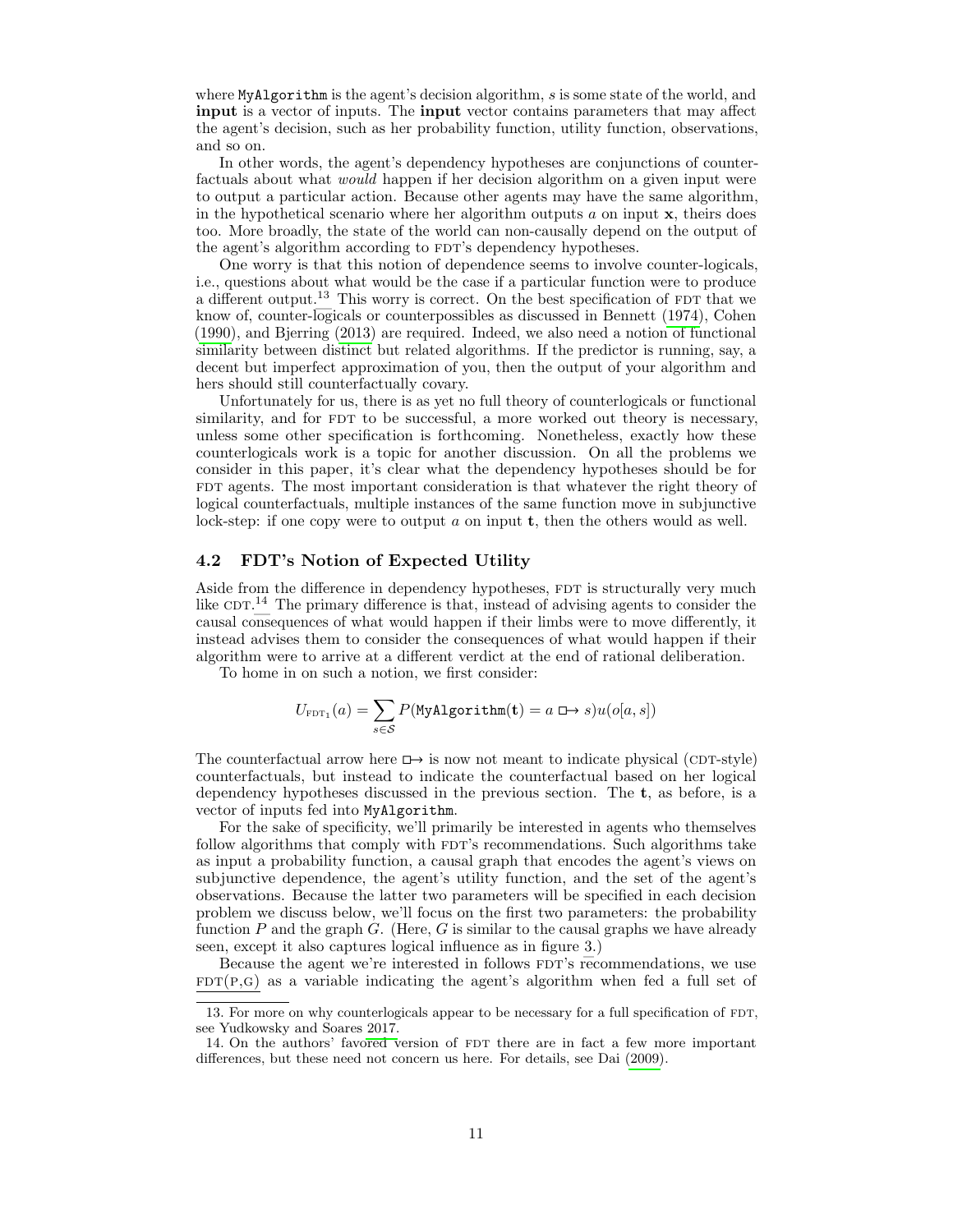parameters. We then have:

$$
U_{\text{FDT}_2}(a) = \sum_{s \in \mathcal{S}} P(\underbrace{\text{FDT}(P, G)}_{=} a \implies s) u(o[a, s])
$$

Expected utility for the FDT agent is determined by considering what would happen if FDT-style reasoning were to lead to a given act when fed parameters  $P, G$ , and so on.

So that we can graphically depict these relationships, we'll again use a Pearl-style formulation of FDT so that our official equation is: $15$ 

<span id="page-11-3"></span>
$$
U_{\text{FDT}}(a) = \sum_{s \in \mathcal{S}} P(s \mid \text{do}(\underline{\text{FDT}(\text{P}, \text{G})} = a)) u(o[a, s]) \tag{3}
$$

<span id="page-11-1"></span>FDT advises agents to perform the act that maximizes equation  $(3)$ . Note that although  $FDT$  tells agents which  $act$  to perform, the place where the agent intervenes in her causal graph when she is considering her options is the node representing the deliberative process that will determine her act—not the node representing the act itself. That is, the agent thinks about possible future outcomes by considering different possible conclusions her rational deliberation might reach, not by considering different possible actions her body might carry out (though the latter can obviously change based on the conclusion she reaches). In a slogan, FDT says: Intervene on your algorithm, not on your action.



Figure 3: A causal graph for FDT agents facing DEATH IN DAMASCUS, RANDOM COIN, and DEATH ON OLYMPUS. The agent intervenes on  $FDT(P,G)$ , which controls the Act variable.

### <span id="page-11-0"></span>4.3 FDT Distinguished from EDT and CDT

FDT, CDT, and EDT all agree in scenarios where every correlation between the agent's action and an event in the world is caused by the agent's action. They disagree

$$
U_{\text{FDT}}(a) = \sum_{i} \sum_{s \in \mathcal{S}} P(G_i) P(s \mid \text{do}_i(\underbrace{\text{FDT}(\mathbf{P}, \mathbf{G})}_{\text{FDT}} = a)) u(o[a, s])
$$

where  $G_i$  is a possible graph, and  $\mathbf{d}o_i$  is the do-operator for that graph. Again, we avoid this added complexity since the structure of the cases considered in this paper always determines a unique graph.

<span id="page-11-2"></span><sup>15.</sup> As with equation  $(2)$  for CDT, equation  $(3)$  is not fully general, since the agent may be uncertain over various causal graphs. (See footnote [3.](#page-4-1)) Therefore, the fully generalized equation for FDT is: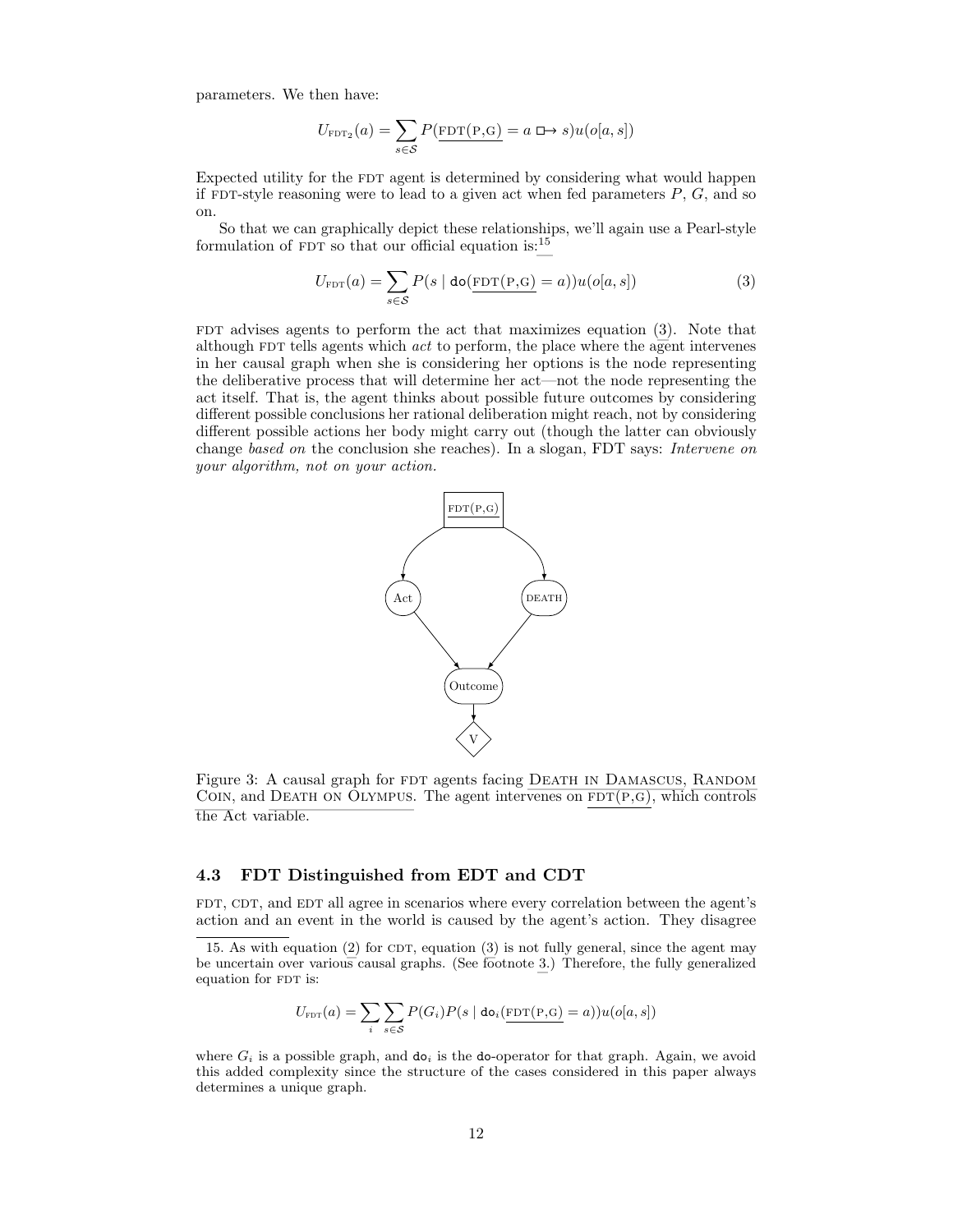<span id="page-12-0"></span>

Figure 4: NEWCOMB for FDT agents. Changing the output of  $FDT(P,G)$  changes both the agent's action and the predictor's prediction, which in turn affects whether there is money in the opaque box.

when this assumption is violated, such as in situations where the behavior of an accurate predictor correlates with, but is not caused by, the agent's action. FDT gets different verdicts from CDT in the cases we'll discuss below, but also in more standard cases like Newcomb's problem (Nozick [1969\)](#page-20-16):

Newcomb An agent finds herself standing in front of a transparent box labeled "A" that contains \$1,000, and an opaque box labeled "B" that contains either \$1,000,000 or \$0. A reliable predictor, who has made similar predictions in the past and been correct 99% of the time, claims to have placed \$1,000,000 in box B iff she predicted that the agent would only take box B. The predictor has already made her prediction and left. Box B is now already full or already empty. Should the agent take both boxes ("two-box"), or leave the transparent box containing \$1,000 behind ("one-box")?

On FDT's view, the predictor decides whether to place money in Box B based on an accurate prediction of the agent. We assume first that the predictor's prediction is dependent in some way upon the agent's algorithm. So, although the predictor's and agent's actions are *causally* independent, they are not *subjunctively* independent according to FDT, since they both are determined by the output of the same (or similar) algorithms. Therefore,  $P(\text{full} \mid \text{do}(\text{FDT}(P,G) = \text{two-box})) \ll P(\text{full} \mid \text{do}(\text{FDT}(P,G) =$ one-box)). So, FDT recommends one-boxing. For the causal graph, see figure [4.](#page-12-0)

Note, however, that in NEWCOMB, as elsewhere, *dependency* between the prediction and the output of the algorithm is required. Suppose, for instance, that 99% of blue-eyed people take two-boxes, and the FDT agent is herself blue-eyed. Suppose further that she knows the predictor actually makes her prediction based only on the eye-color of the agent. In that case, the agent will not think there is any dependence between her algorithm's output and the prediction and will instead two-box.[16](#page-12-1)

Because FDT gets the same verdict as EDT in the primary cases we'll be focused on, it's important to distinguish it from EDT as well. To that end, we revisit [XOR](#page-2-1) BLACKMAIL from the perspective of an FDT agent. In this case, the blackmailer decides whether to send the letter based on (i) what the agent would do upon receipt, and (ii) whether the agent in fact has termites. Furthermore, the agent knows that the output of her algorithm has an effect on what the predictor does but not on whether her house is infested. If she gets the letter, she reasons: If I were to pay, then that might change whether I would have gotten this letter, but it would not change whether I have termites. If there are termites and I were to pay, I'd be out a million and a thousand dollars. If there are not, I'd be out a thousand dollars.

<span id="page-12-1"></span><sup>16.</sup> FDT theorists, of course, need a more general theory of when a prediction is dependent upon the agent's algorithm as mentioned above. Note, however, that since FDT uses Pearl-style causal graphs, such dependencies can partially be read off from the agent's conditional probabilities.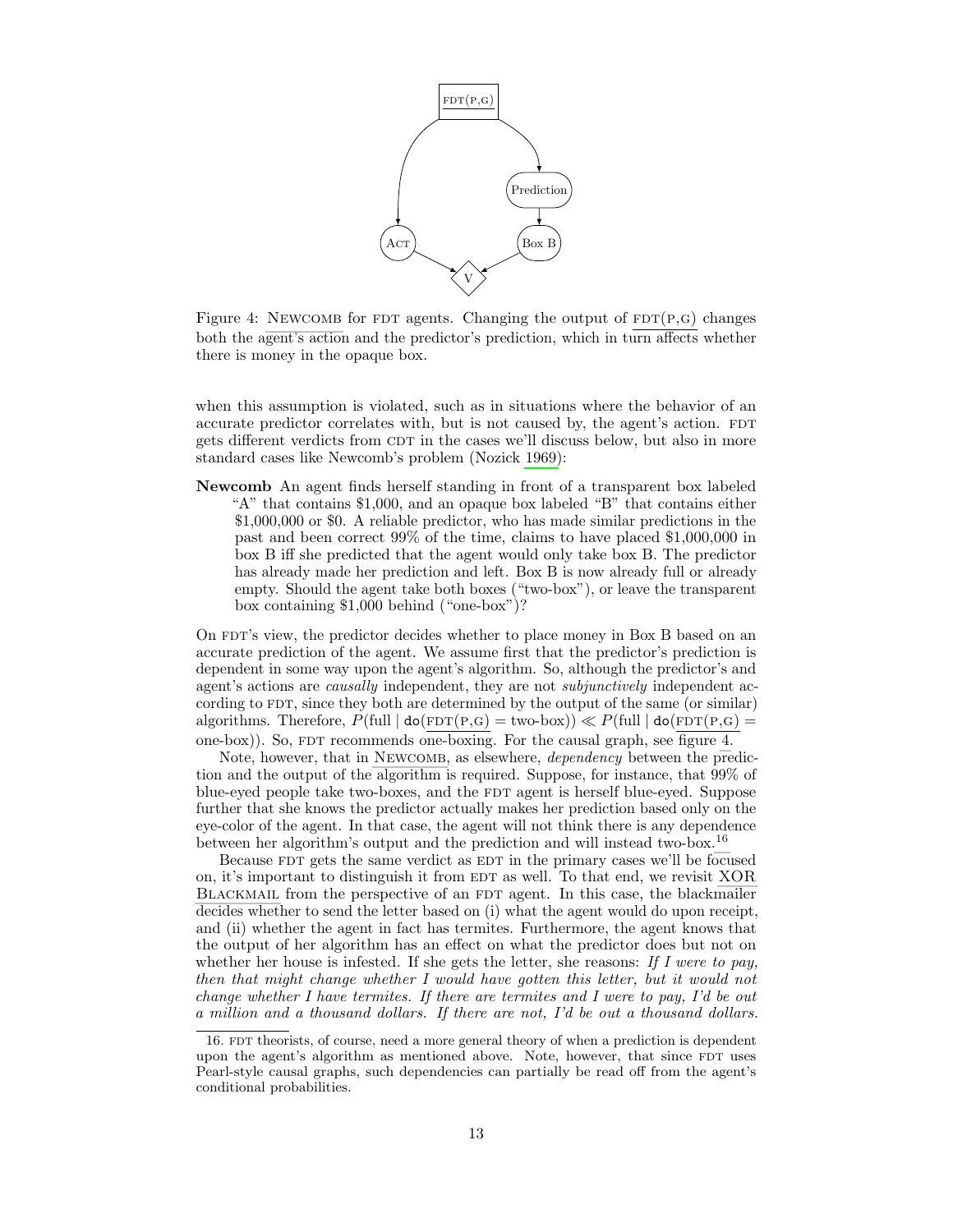On the other hand, if I were to avoid paying and there are termites, I would lose a million dollars. If there are not, I'd lose nothing. Therefore, not paying dominates.

More explicitly, in XOR BLACKMAIL, there are four states of the world: (i) the letter is sent, and there are termites  $(st)$ , (ii) the letter is sent, and there are no termites ( $s\bar{t}$ ), (iii) the letter is not sent, and there are termites ( $\bar{s}t$ ), and (iv) the letter is not sent, and there are no termites  $(\overline{st})$ .

Payoffs are determined by whether there are termites, and whether the agent pays. Furthermore, although the exact counterfactual probabilities are not determined by the set up, we know that paying does not counterfactually influence whether there are termites. I.e., whether there's in fact a termite infestation does not depend on the output of the agent's algorithm. So,  $P(t | \text{do}(\text{FDT}(P,G) = \text{pay})) = P(t)$  and  $P(t | \text{do}(\text{FDT}(P, G) = \text{don't})) = P(t)$ . We then have:

$$
U_{\text{FDT}}(\text{pay}) = P(st \mid \text{do}(\underline{\text{FDT}}(\underline{\text{P,G}}) = \text{pay}))u(st, \text{pay})
$$
  
+ 
$$
P(\bar{st} \mid \text{do}(\underline{\text{FDT}}(\underline{\text{P,G}}) = \text{pay}))u(\bar{st}, \text{pay})
$$
  
+ 
$$
P(s\bar{t} \mid \text{do}(\underline{\text{FDT}}(\underline{\text{P,G}}) = \text{pay}))u(\bar{st}, \text{pay})
$$
  
+ 
$$
P(\bar{st} \mid \text{do}(\underline{\text{FDT}}(\underline{\text{P,G}}) = \text{pay}))u(\bar{st}, \text{pay})
$$
  
= 
$$
P(t \mid \text{do}(\underline{\text{FDT}}(\underline{\text{P,G}}) = \text{pay}))u(t, \text{pay})
$$
  
+ 
$$
P(\bar{t} \mid \text{do}(\underline{\text{FDT}}(\underline{\text{P,G}}) = \text{pay}))u(\bar{t}, \text{pay})
$$
  
= -1, 001, 000P(t) - 1, 000P(\bar{t}) (4)

On the other hand, by similar reasoning, we have:

<span id="page-13-3"></span><span id="page-13-2"></span>
$$
U_{\text{FDT}}(\text{don't}) = P(t \mid (\underline{\text{FDT}(P,G)} = \text{don't})u(t, \text{don't})
$$

$$
+ P(\bar{t} \mid (\underline{\text{FDT}(P,G)} = \text{don't})u(\bar{t}, \text{don't})
$$

$$
= -1,000,000P(t) - 0P(\bar{t})
$$
(5)

Since [\(4\)](#page-13-2) is always less than [\(5\)](#page-13-3), not paying is always superior. The effect of paying the blackmail is simply changing the conditions under which the letter is sent, which is not a real improvement in the agent's situation. FDT, then, is a genuinely new theory, since its verdicts diverge both from those of CDT and from those of EDT.

### <span id="page-13-0"></span>5 Cases

We now consider a variety of unstable cases, in each one contrasting the response of CDT with FDT. Each is designed to illustrate both the virtues of FDT and contain correctly failure to recognize the counterfactual link between multiple instances of an algorithm.

### <span id="page-13-1"></span>5.1 Olympus

First, consider the following case of causal dominance.

Death on Olympus You have three options. You can remain in Damascus, you can travel for free to Aleppo, or you can pay \$1,001 to climb Mount Olympus. death fixes a day when he will try to meet you. He predicts ahead of time where you'll be when you die, and if you are somewhere else then you get to cheat DEATH and live forever. The day before you die, DEATH tells you I AM coming for you tomorrow. You value immortality at \$1,000. However, if you end up climbing Olympus and dying there, you get to speak with the gods post-mortem. Such a conversation is worth \$1,501 to you. So, on net, between the cost of the climb and the chat with the deities, dying on Olympus is worth \$500, but surviving on Olympus is worth −\$1.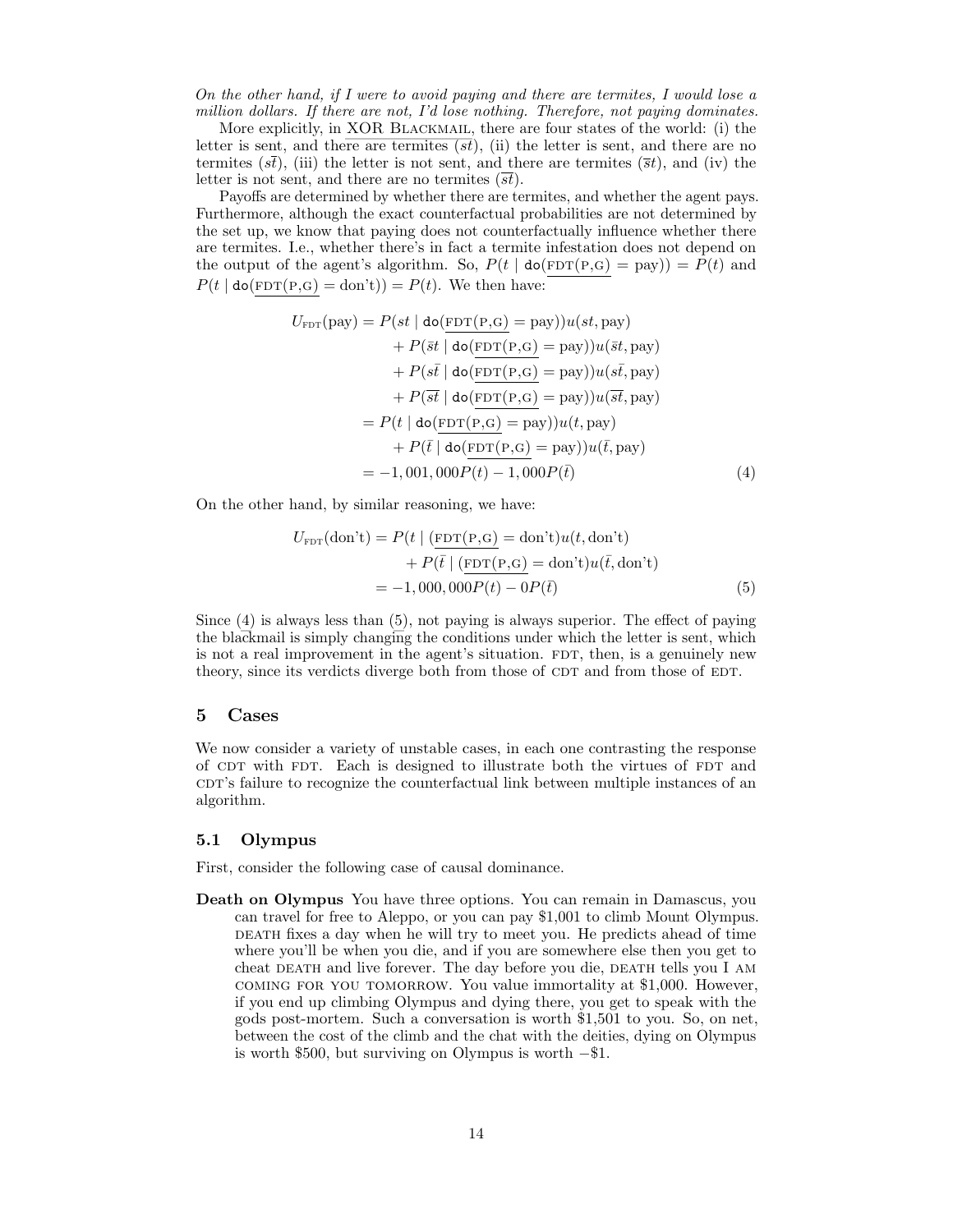<span id="page-14-1"></span>

|     |          | Death  |          |         |
|-----|----------|--------|----------|---------|
|     |          | Aleppo | Damascus | Olympus |
| ar1 | Aleppo   |        | 1000     | 1000    |
|     | Damascus | 1000   |          | 1000    |
|     | Olympus  |        |          | 500     |



Suppose DEATH tells Carl, the CDT agent, I AM COMING FOR YOU TOMORROW. What does he do?

Answer: he either remains in Damascus or flees to Aleppo. To see why, first consider Carl's payoff matrix shown in Table [1.](#page-14-1)

DEATH's location and Carl's location are causally independent. So, from Carl's standpoint, DEATH is either in Aleppo, Damascus, or Olympus, and there's nothing he can do about that. Carl reasons that no matter where DEATH is, both staying in Damascus and fleeing to Aleppo strictly dominate climbing Olympus (according to CDT counterfactuals).

Since choosing dominated options is irrational, Carl will therefore end up in either Aleppo or Damascus, where he is sure to die and receive a payoff of 0. Note that this answer is mandatory for defenders of any standard version of  $CDT$ .<sup>[17](#page-14-2)</sup> Although some readers may disagree with Joyce's or Arntzenius's solutions to unstable problems, every version of CDT is committed to denying that going to Olympus is rational because it's dominated by both alternatives. CDT's dependency hypotheses are therefore hopelessly impoverished.

Fiona, the FDT agent, fares much better. For her, DEATH's location counterfactually varies with her own choice. Since DEATH uses the same algorithm she does to predict where she'll be, she thinks that if she were to go to either Aleppo or Damascus, DEATH would be there, and she'd consequently bring about a payoff of  $0<sup>18</sup>$  $0<sup>18</sup>$  $0<sup>18</sup>$  On the other hand, if she were to go to Olympus, DEATH would be there, and she'd get a payoff of 500. So Fiona packs her gear, ponders the questions she'll ask the gods, and begins her climb.

Both EDT and FDT arrive at the right answer, but only FDT does so for the right reasons. When Fiona sets out for Olympus, that is good evidence that DEATH will be there, which is why EDT recommends climbing. What FDT sees is that this is a special kind of evidence whose link to DEATH's location is counterfactually robust. Where Fiona decides to go determines where DEATH goes, but for logical and not for causal reasons. DEATH effectively has a copy of Fiona that he runs in his mind before making his choice, and multiple copies of the same program are sure to get the same result. CDT misses this dependency entirely, and EDT considers it just another kind of correlation.

#### <span id="page-14-0"></span>5.2 Psychopath Button

We now turn to a much-discussed example from Egan [\(2007\)](#page-20-17):

Psychopath Button You are debating whether to press the "kill all psychopaths" button. It would, you think, be much better to live in a world with no

<span id="page-14-2"></span><sup>17.</sup> The one possible exception we're aware of is Wolfgang Spohn. 2012. "Reversing 30 Years of Discussion: Why Causal Decision Theorists Should One-Box." Synthese 187 (1):  $95-122$ , which defends a very non-standard version of CDT (that, e.g., prescribes taking one box on Newcomb's problem).

<span id="page-14-3"></span><sup>18.</sup> As before, DEATH may make his decision in some way other than by running a copy of her algorithm but that nonetheless depends on her algorithm. Since these alternatives won't affect FDT's verdicts in the cases here and below, we will ignore them henceforth.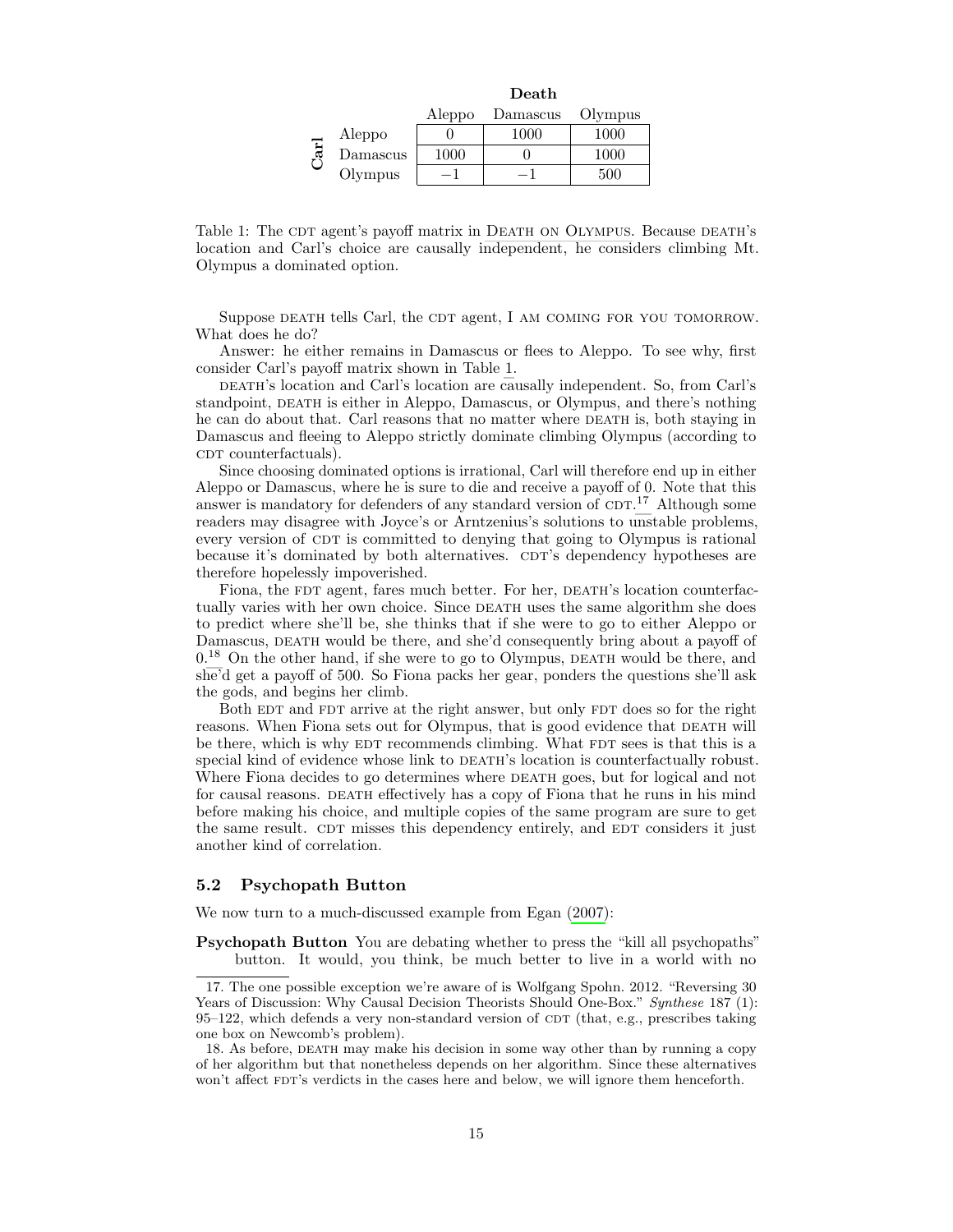psychopaths. Unfortunately, you are quite confident that only a psychopath would press such a button. You very strongly prefer living in a world with psychopaths to dying.

<span id="page-15-0"></span>

Figure 5: A graph of PSYCHOPATH BUTTON for CDT and FDT agents.

From the CDT point of view (represented in Figure [5a\)](#page-15-0), whether you're a psychopath or not is simply a feature of the environment you cannot change. However, it influences both your actions (whether you press the button), and the outcome.

Although we did not plug in exact utilities this time, under a Joycean solution, CDT seems to get this case close to right (pace Egan). The more confident Carl is that he'll press the button, the more confident he becomes he's a psychopath. In turn, he becomes more attracted to not pressing the button because he strongly wishes not to die. This strong preference leads him to an equilibrium probability with high confidence that he will not, in fact, press the button. (Though he still may toss a heavily biased coin and push the button with small probability.)

It's less clear how we should model this case from the point of view of FDT, and there are a variety of options.[19](#page-15-1) The most natural and illustrative, we think, is to assume that what actions you would or would not perform in various (hypothetical or real) circumstances determines whether you're a psychopath. What actions you would perform in which circumstances is in turn determined by your decision algorithm. On this reading of this case, the potential outputs of your decision algorithm affect both whether you'd press the button and whether you're a psychopath.

In practice, this leads the FDT agent *always* to refrain from pressing the button, but for very different reasons from the CDT agent. Fiona reasons that if she were to press the button that kills so many people, then she would be a psychopath. She does not regard her psychopathic tendencies—or lack thereof—as a fixed state of the world isolated from what decision she actually makes here.

This seems like the right reasoning, at least on this understanding of what psychopathy is. Psychopaths just are people who tend to act (or would act) in certain kinds of ways in certain kinds of circumstances. We can take for granted that everyone is either born a psychopath or born a non-psychopath, and that Fiona's action cannot causally change this condition she was born with. Yet if this condition consists in dispositions to behave in certain ways, then whether Fiona is a psychopath is subjunctively tied to the decisions she actually makes. If you would not perform  $A$  in circumstances  $C$ , then you also would not be the kind of person who performs actions like  $A$  in circumstances like  $C$ . FDT vindicates just this sort of reasoning, and refrains from pressing the button for the intuitively simple reason of "if I pressed it, I'd be a psychopath" (without any need for complex and laborious

<span id="page-15-1"></span><sup>19.</sup> Our interpretation of MURDER LESION below is effectively another way of modeling PSYCHOPATH BUTTON for FDT. On that alternative, whether you are a psychopath is not determined by the cognitive algorithm you use to make decisions, but instead routes around your reasoning process to (partially) control your actions directly.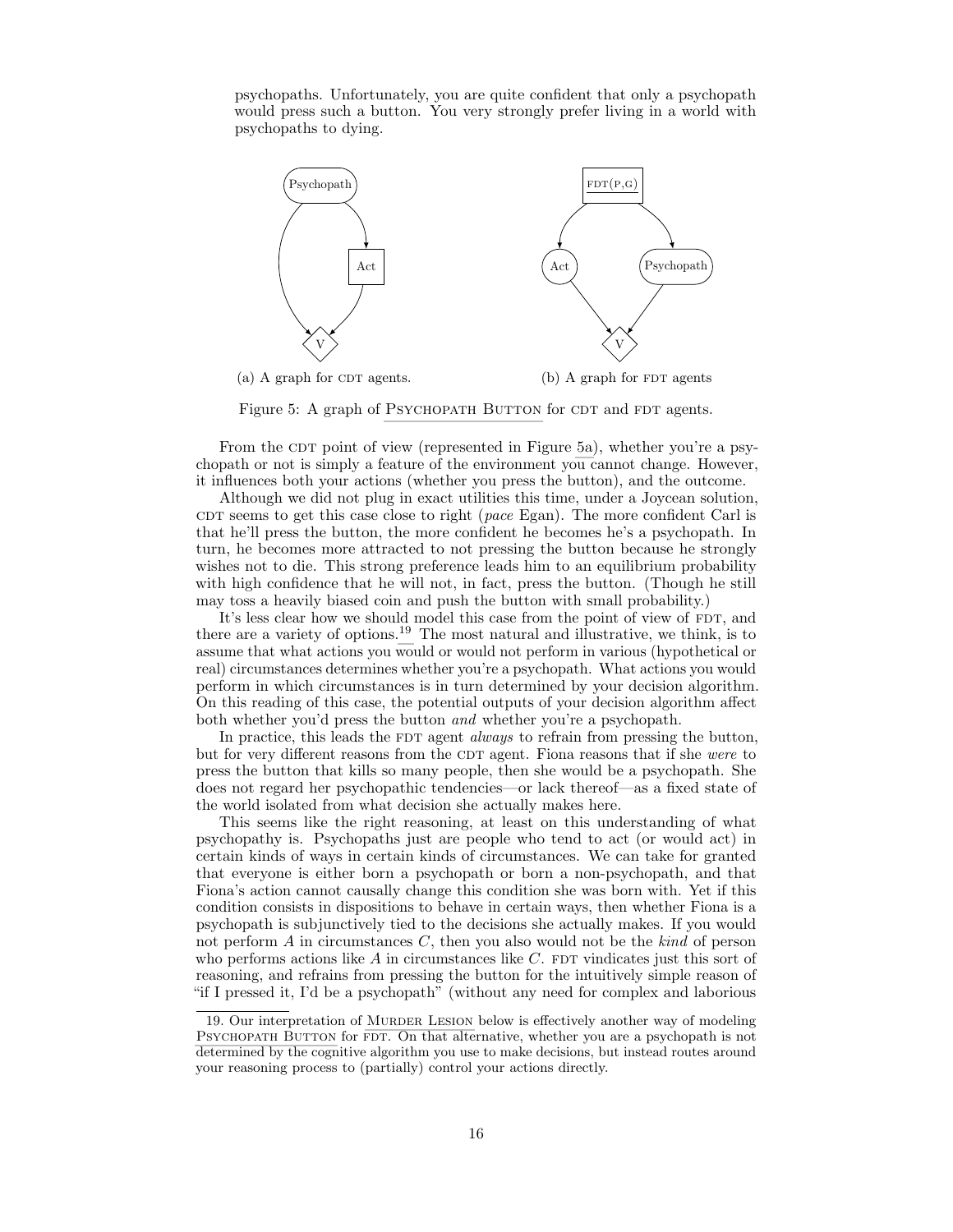ratification procedures). When we intervene on the value of the  $FDT(P,G)$  variable, we change not just what you actually do, but also what kind of person you are.

# <span id="page-16-0"></span>5.3 Murder Lesion



Figure 6: A graph of MURDER LESION for CDT agents.

Finally, consider the following case discussed at length in Joyce [\(2012\)](#page-20-11):

Murder Lesion Life in your country would be better if you killed the despot Alfred. You have a gun aimed at his head and are deciding whether to shoot. You have no moral qualms about killing; your sole concern is whether shooting Alfred will leave your fellow citizens better off. Of course, not everyone has the nerve to pull the trigger, and even those who do sometimes miss. By shooting and missing you would anger Alfred and cause him to make life in your country much worse. But, if you shoot and aim true the Crown Prince will ascend to the throne and life in your country will improve. Your situation is complicated by the fact that you are a random member of a population in which 20% of people have a brain lesion that both fortifies their nerve and causes their hands to tremble when they shoot. Eight in ten people who have the lesion can bring themselves to shoot, but they invariably miss. Those who lack the lesion shoot only one time in 10, but always hit their targets.

<span id="page-16-1"></span>For definiteness, assume that the payoffs are as described in Table [2,](#page-16-1) with  $S$  denoting the act of shooting, and L denoting the state of having the lesion.

| $\mathcal{S}$ | -30 | $\mathbf{1}(\mathbf{1})$ |
|---------------|-----|--------------------------|
| U             |     |                          |

Table 2: Payoff matrix for MURDER LESION, where  $S$  refers to the action of shooting, and L is the proposition that you have the lesion.

The story for CDT agents is familiar. The causal graph for CDT agents is depicted in Figure [6,](#page-16-0) and this case is equivalent to [Death in Damascus](#page-4-0) for such agents with only variables and numerical values changed. If you're confident you'll shoot, you end up evaluating  $\neg S$  more favorably, which in turn provides reason not to shoot. You then lower your credence you'll shoot, eventually achieving equilibrium when  $U_e(S) = U_e(\neg S) = 0$ . In this particular case,  $P(L | \text{do}(S)) = P(L | \text{do}(\neg S)) = P(L)$ because the Act-node is a descendant of the Lesion-node. So, the expected utility of shooting and not shooting are respectively calculated as follows:

$$
U(S) = P(L)u(S, L) + P(\neg L)u(S, \neg L)
$$
  

$$
U(\neg S) = P(L)u(\neg S, L) + P(\neg L)u(\neg S, \neg L)
$$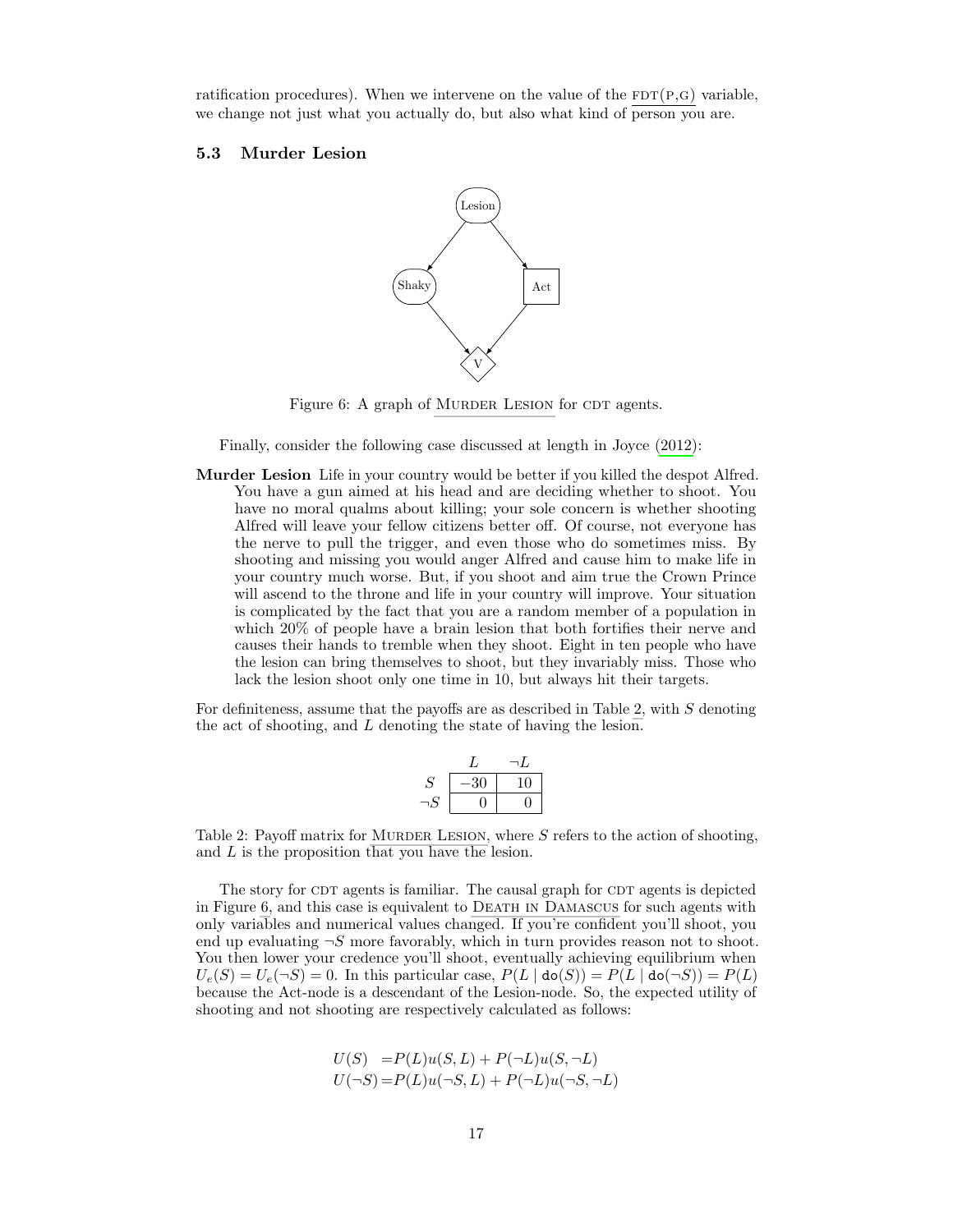<span id="page-17-0"></span>

Figure 7: The graph for FDT agents facing MURDER LESION. Both the lesion and the FDT algorithm partially determine which algorithm the agent actually uses to decide.

<span id="page-17-1"></span>

Figure 8: One version of MURDER LESION, where FDT will advise agents to shoot. Whether the agent has the lesion determines how likely she is to be pre-wired with either Alg<sup>s</sup> or Algn, which in turn determines how likely she is to either shoot automatically, abstain automatically, or follow the verdict of FDT. The conditional probability of moving from a node to a child is given on the edge between them. The payoffs of each leaf are listed below it.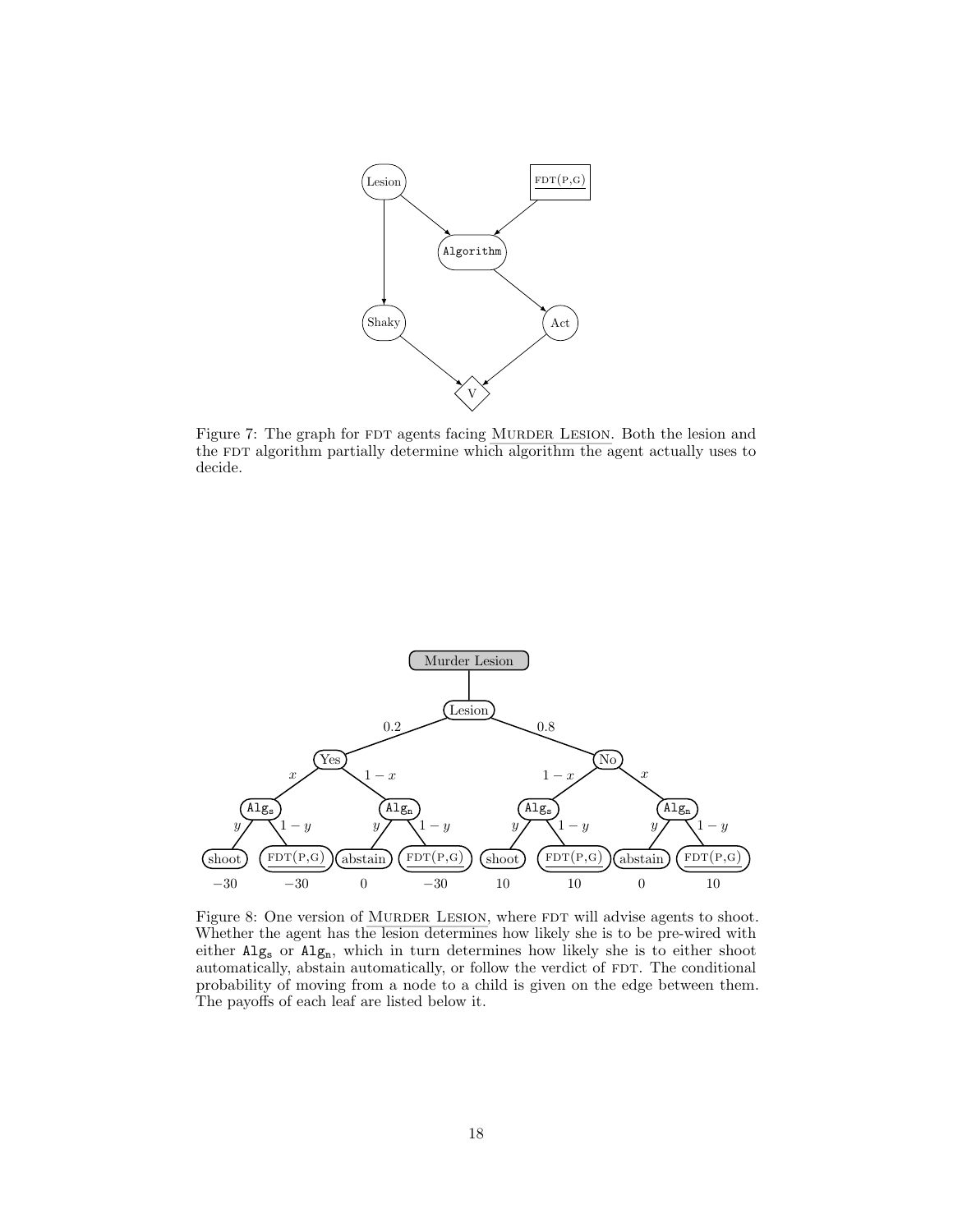In equilibrium (i.e., for  $P_e$ ), the two equations both take on the same value of 0 and  $P_e(L) = .25.$ 

However, note that once we've achieved equilibrium, the correlation between  $S$ and L is no longer decision-relevant. That is, even though  $P_e(L \mid S)$  is not necessarily equal to  $P_e(L)$ , this stochastic relationship has no bearing on the agent's decision.

What this means is that no matter how strong the correlation between shooting and shaky hands, CDT agents will shoot with 25% probability. To bring out the severity of the problem, imagine that the correlation were near perfect. Conditional on shooting, you're almost certain to have the lesion and miss, and conditional on not shooting, you're almost certain not to have the lesion but have steady hands. In this case, not shooting guarantees a payoff of 0, while shooting guarantees a payoff of near −30. Nonetheless, CDT agents sometimes still shoot and on average receive a payoff of  $-7.5$ . That CDT agents do predictably worse than agents who never shoot in cases like this seems irrational.

It is not immediately clear how FDT handles this problem. One might think that FDT's answer could be calculated by a graph like Figure [6,](#page-16-0) with Act replaced by  $FDT(P,G)$ . If so, then it would reach the same answer as CDT, and the fact that FDT mishandles this problem would call into question the diagnosis that CDT's fundamental problem is ignoring subjunctive dependence.

However, using that graph would set up a contradiction with the problem statement. As defined here,  $FDT(P,G)$  is a deterministic function. Once it is fed a causal graph, utility function, and probability distribution, its output is fully determined. But the arrow between the lesion and  $FDT(P,G)$  would imply that the presence or absence of the lesion affects the output of the (fixed) FDT equations, which is false. In other words, the Lesion-node cannot be an ancestor of the  $FDT(P,Q)$ node. Therefore, in order for it to be possible for the graph to comply with the case description, we require that the agent's action not be fully determined by the output of the  $FDT(P,G)$  algorithm alone.

At this point, the official description of the case leaves underspecified exactly how the lesion and FDT jointly end up affecting the action. Thus the case is underspecified from the point of view of the functional decision theorist, which explains the initial lack of clarity. Critically, this is not true of a causal decision theorist who accepts Figure [6](#page-16-0) as a full specification, which she might do because she believes she can intervene directly on actions.

#### One Specification of Murder Lesion

We will spell out one of many possible ways of filling in the details, which we hope will be illuminating. However, different formulations of the details can yield different problems, and thus different correct solutions.

Assume that the lesion affects two things: whether the agent's hands are shaky, and what the agent's actual decision algorithm is. To make the case interesting, we'll assume that FDT gets some say as well. Its recommendation at least sometimes determines what the agent's actual decision algorithm does. Figure [7](#page-17-0) provides a causal graph of this scenario.

Suppose that as before, 20% of the population have the lesion and 80% do not. If you have the lesion, you come hard-wired with one of two algorithms:  $\mathrm{Alg}_{s}$  or  $\mathrm{Alg}_{n}$ .  $Alg<sub>s</sub>$  automatically returns shoot with probability y regardless of what FDT says to do. Similarly,  $\mathrm{Alg}_n$  automatically returns abstain with probability y regardless of FDT's advice. With probability  $1 - y$ , both algorithms return whatever FDT says to do. Given the presence of the lesion, there's an  $x$  chance  $\mathrm{Alg}_{s}$  directly determines your action, and a  $1 - x$  chance  $\text{Alg}_{n}$  does. Given the absence of the lesion, there's an x chance  $\text{Alg}_{n}$  controls your actions, and a  $1 - x$  chance  $\text{Alg}_{s}$  does. (See Figure [8.](#page-17-1))

Under this specification, the FDT algorithm is uncertain about whether the agent has the lesion or not. Since y proportion of the time, the agent will not listen to FDT regardless of what it says (because she is an auto-shooter or auto-abstainer), those cases do not factor into FDT's deliberations. The remaining  $1 - y$  proportion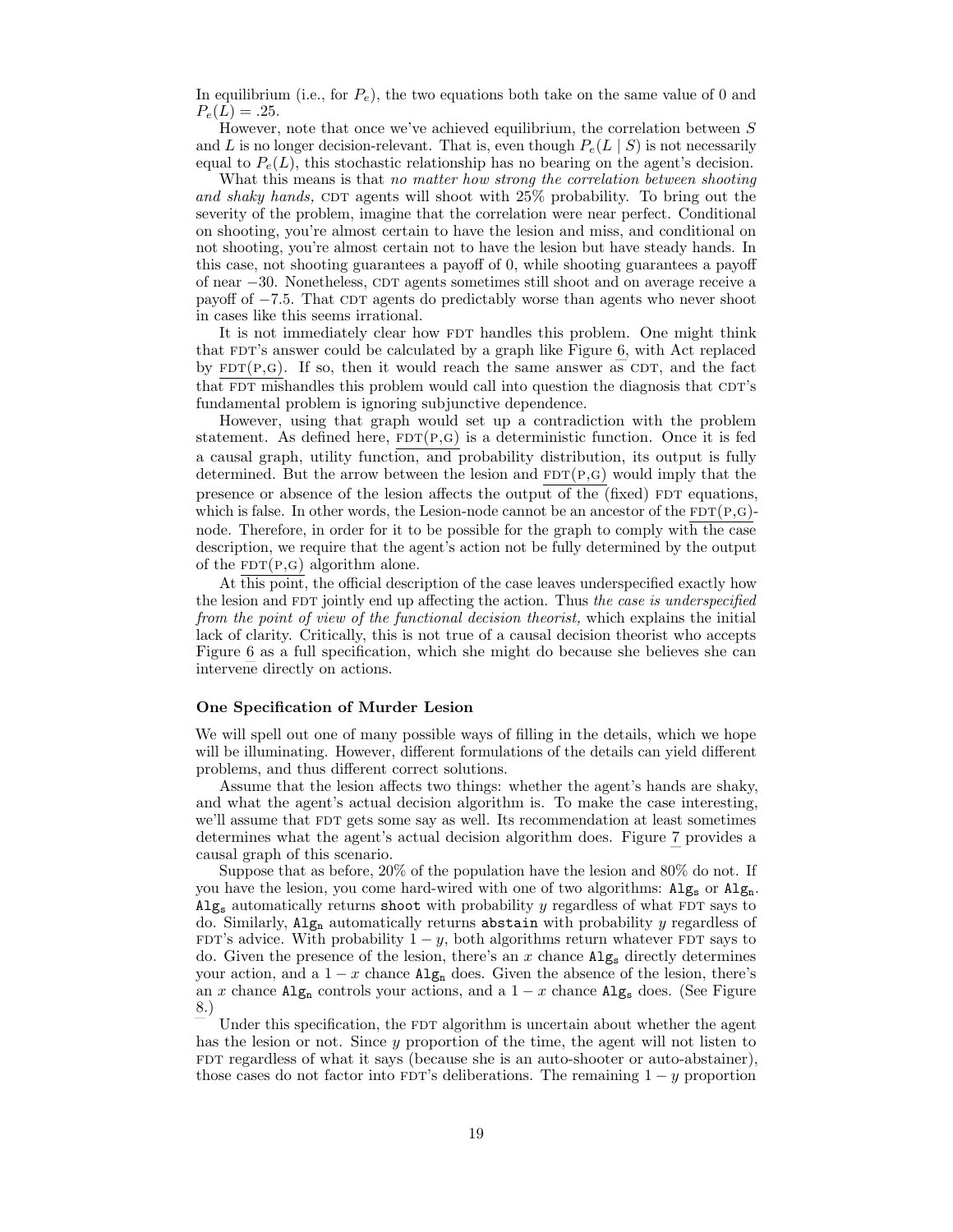of the time, FDT *does* have control over the agent's actions, in which case outputting abstain adds 0 utility, but outputting shoot adds  $2 - 2y$  utility in expectation. FDT therefore outputs shoot in this scenario. The higher  $y$ , the less likely FDT has control, and the less FDT can contribute in expectation to her payoff.

This seems to us like the correct behavior. Insofar as the lesion prevents FDT from affecting the agent's actions, the decision of FDT is irrelevant. On the other hand, insofar as FDT does control the agent's actions, there's no reason to take into account any correlation between the presence or absence of the lesion and FDT's output, since that connection is rightly severed when we condition on the action being determined by FDT. So, insofar as FDT has control over what you do, it should only take into account the initial probability that you have the lesion, the graphical structure, and how much better or worse it would be to kill, miss, or abstain from shooting.

There are, of course, other ways of interpreting MURDER LESION. However, as far as we can tell, none create a problem for FDT. Although *agents* who shoot may end up worse off on average than agents who do not, this is only because of factors outside of FDT's control and invariant under the actions a decision theory should recommend.

# <span id="page-19-0"></span>6 Conclusion

cdthtarrow contributions in its decision-making correlations in its decision-making is rightly recognized as an improvement over EDT. Not every correlation between act and state is decision-relevant. Instead, rational agents should only take into account potential ways in which the world depends on the act they perform.

Unfortunately, CDT is blind to non-causal dependencies that can be crucial to rational decision-making. When predictors have access to your decision procedure, their prediction is logically at least partially determined by your action. That is because multiple instantiations of the same function will return the same output on the same input.

We sketch a theory of rational action, FDT, to be fully developed over the course of a series of papers, which uses this idea of subjunctive dependency to correctly prescribe rational actions across a wide range of cases.

The cases we used to argue for FDT and against CDT had, to our minds, relatively unambiguously correct verdicts. These provide strong data in favor of the former theory and, in turn, for the decision-relevance of logical dependencies. FDT also diverges from CDT in more contentious cases like NEWCOMB. Given that intuitions are strongly divided on that case, it cannot be counted as dispositive. However, if FDT becomes the consensus theory, one-boxing should also become the consensus strategy.

As we noted, FDT still faces a number of foundational issues. Regardless of how FDT stacks up against CDT and EDT, it remains the case that we need some account of reasoning under uncertainty about tautologies and contradictions or some reformulation of FDT that avoids these problems. Without such an account, FDT will remain underspecified in important respects. These questions appear ripe for further investigation.

### References

<span id="page-19-2"></span>Ahmed, Arif. 2014. "Dicing With Death." Analysis 74 (4): 587–592.

- <span id="page-19-1"></span>Arntzenius, Frank. 2008. "No Regrets, or: Edith Piaf Revamps Decision Theory." Erkenntnis 68 (2): 277–297.
- <span id="page-19-3"></span>Bennett, Jonathan. 1974. "Counterfactuals And Possible Worlds." Canadian Journal of Philosophy 4 (2): 381–402.

<span id="page-19-4"></span>Bjerring, Jens Christian. 2013. "On Counterpossibles." Philosophical Studies, no. 2: 1–27.